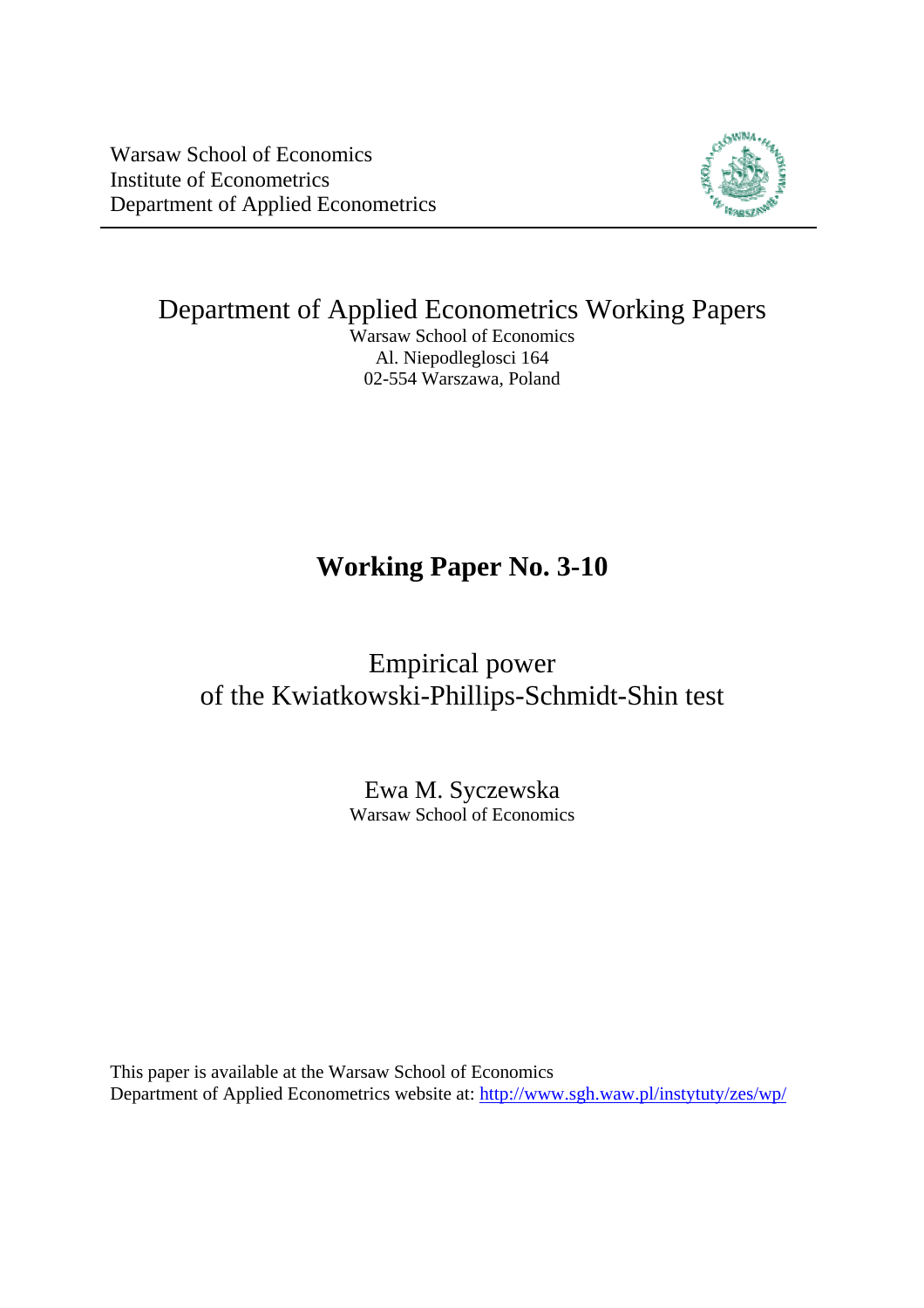# **Empirical power of the Kwiatkowski-Phillips-Schmidt-Shin test**

Ewa Marta Syczewska

Warsaw School of Economics, Institute of Econometrics<sup>[1](#page-1-0)</sup>

### **Abstract**

The aim of this paper is to study properties of the Kwiatkowski-Phillips-Schmidt-Shin test (KPSS test), introduced in Kwiatkowski et al. (1992) paper. The null of the test corresponds to stationarity of a series, the alternative to its nonstationarity. Distribution of the test statistics is nonstandard, asymptotically converges to Brownian bridges as was shown in original paper. The authors produced tables of critical values based on asymptotic approximation. Here we present results of simulation experiment aimed at studying small sample properties of the test and its empirical power.

### **JEL classification codes: C120, C16**

 $\overline{a}$ 

**Keywords:** KPSS test; stationarity; integration; empirical power of KPSS test

<span id="page-1-0"></span><sup>&</sup>lt;sup>1</sup> Contact: Warsaw School of Economics, Institute of Econometrics, Al. Niepodległości 162, 02-554 Warsaw, Poland. E-mail: [Ewa.Syczewska@sgh.waw.pl](mailto:Ewa.Syczewska@sgh.waw.pl)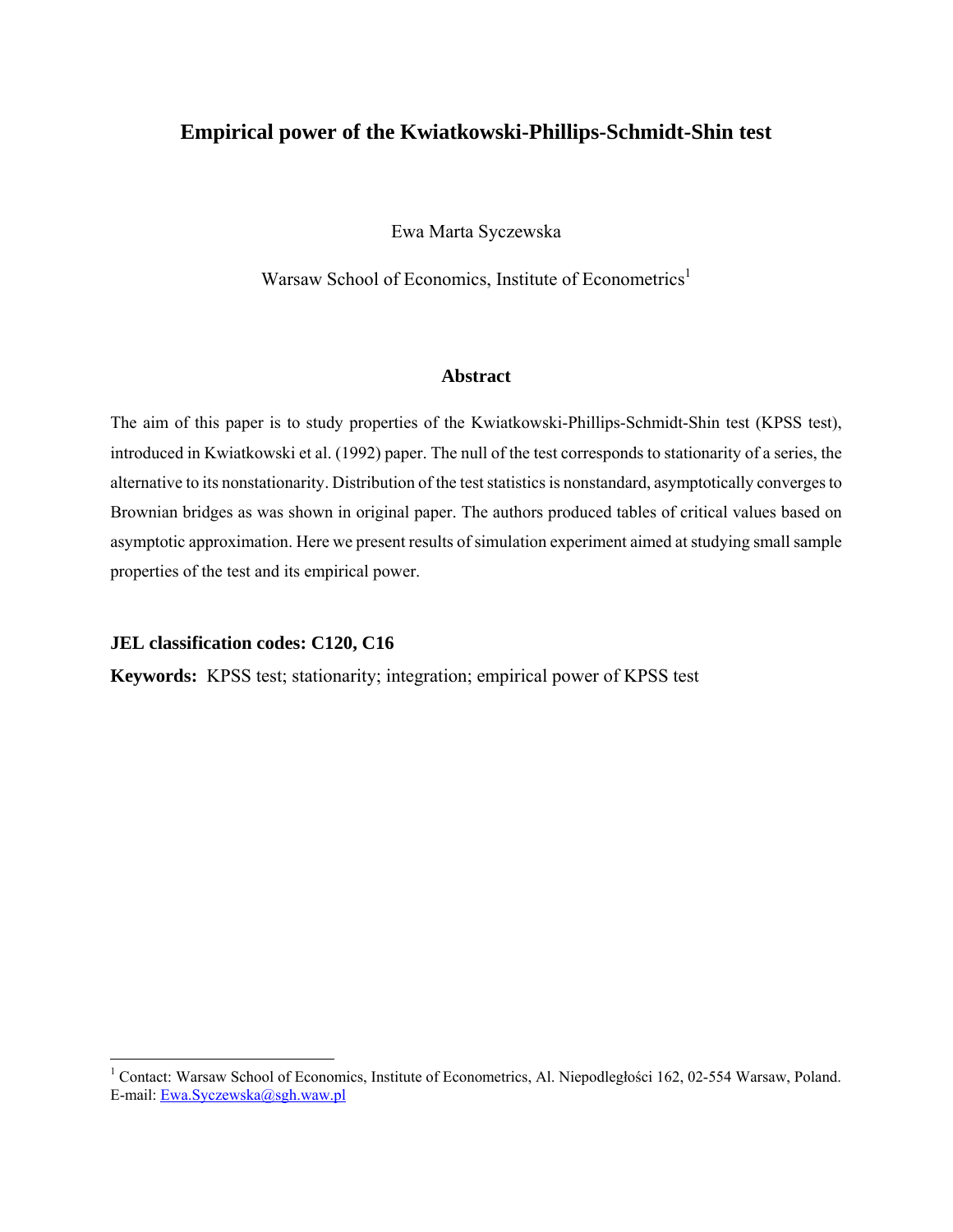# **Empirical power of the Kwiatkowski-Phillips-Schmidt-Shin test**

### **1***. Introduction*

 $\overline{a}$ 

The aim of this research is to investigate properties of the Kwiatkowski- Phillips-Schmidt-Shin test (henceforth KPSS test) – introduced in 1992, test of stationarity of time series versus alternative of unit root<sup>[2](#page-2-0)</sup>.

Unit root tests (starting with classic Dickey-Fuller test, and several refinements, Perron-type tests), have as a null hypothesis presence of unit root in the series. The alternative of stationarity is a joint hypothesis. The KPSS test differs from the majority of tests used for checking integration in that its null of stationarity is a simple hypothesis.

In the first part of this paper we remind definition of the DF tests and behaviour of integrated and stationary series. Second part, based on original Kwiatkowski et al. (1992) paper, describes the KPSS test and its asymptotic properties. In the third part we present results of the simulation experiment, aimed at computation of percentiles of the KPSS test statistic, and investigation of empirical power of the test. Fourth part compares results of application of the DF and KPSS test to several macroeconomic data series. Last part concludes.

Comparison of the results obtained in usual DF framework with KPSS test statistic gives possibility to check whether series is stationary, or is non-stationary due to presence of a unit root, or – as may happen – data do not contain information enough for conclusions. Hence critical values for finite samples and analysis of the empirical power of the KPSS test are so important.

<span id="page-2-0"></span><sup>2</sup> This research was performed during author's stay at Central European Economic Research Center (the financial support of this projest is gratefully acknowledged), on leave from the Warsaw School of Economics, and the first version of paper was published in 1997 as a Working Paper on the CEEERC website. As this website ceased to exist, after checking small deficiencies, the author decided to publish it again.

I am grateful to colleagues from Warsaw University, CEERC, and Warsaw School of Economics for discussions, and to referees for their kind remarks. All remaining deficiencies are mine.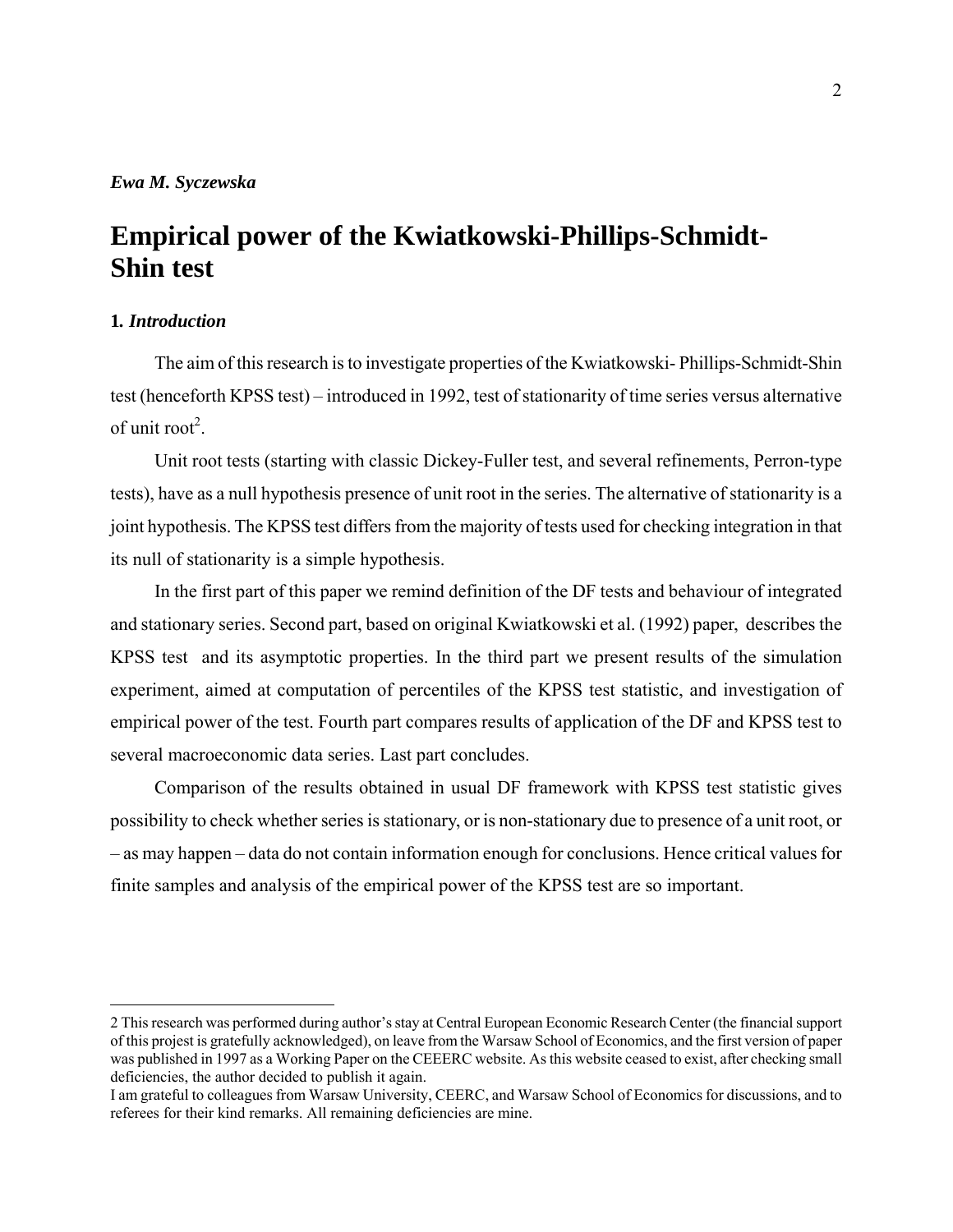#### **2***. Integration and Dickey-Fuller test*

This section briefly reminds definition of *DF* test and properties of integrated series. Let us assume that series of observations of a certain variable *y* is generated by an AR(1) process:

$$
(1) \t\t\t y_t = \alpha \t y_{t-1} + \varepsilon_t
$$

where:  $\varepsilon_t$  is a stationary disturbance term. If  $\alpha = 1$  (i.e., if characteristic equation of the process (1) has a unit root) then the process is nonstationary. As follows from assumption of stationarity of  $\varepsilon_t$ , first differences of *y* are stationary. The series  $\{y_t\}$  is integrated of the first order, I(1). If  $|\alpha| < 1$ , then  $\{y_t\}$  is stationary in the sense that it is integrated of order zero. Order of integration of  $\{y_t\}$ determines its properties, e.g. (see Mills, [1993]):

- If  $\{y_t\}$  is integrated of order 0, then:
	- its variance is finite and does not depend on  $t$ ;
	- disturbance  $\varepsilon_t$  has only transitory effect on  $y_t$ ;
	- expected time between crossing of zero is finite, i.e.,  $y_t$  varies around its expected value, 0;
	- **correlation coefficients,**  $\rho_k$ **, diminish with increase of lag k, and the sum of**  $\rho_k$  **is finite.**
- If the series  $y_t$  is integrated of order 1, and  $y_0 = 0$ , then:
	- variance of  $y$ , tends to infinity with  $t$ ;
	- disturbance  $\varepsilon_t$  has a permanent effect on  $y_t$ , because  $y_t$  is a sum of all previous values of  $\varepsilon_t$ ;
	- **expected time between consecutive crossings of the line**  $y = 0$  **is infinite;**
	- **correlation coefficients**  $\rho_k$  **tend to infinity with increase of** *k***.**

Those features of series of observations for a macroeconomic variable have a marked effect, for example, on the results of policy analysis. Hence testing for integration of a series and taking such features into account in process of building an econometric model are so important. The Dickey-Fuller test (Dickey and Fuller [1979], [1981]) is the test of a null hypothesis that in a model

$$
\Delta y_t = \delta y_{t-1} + \varepsilon_t
$$

(which is equivalent to the model (1) for  $\delta = \alpha - 1$ ) the parameter  $\delta$  is equal to zero (i.e. variable  $y_i$  is generated by an AR(1) process), against alternative  $\delta < 0$  (i.e. variable is stationary). Assumption about stationarity of the series  $y_t$  here, as in various refinements of this test, is an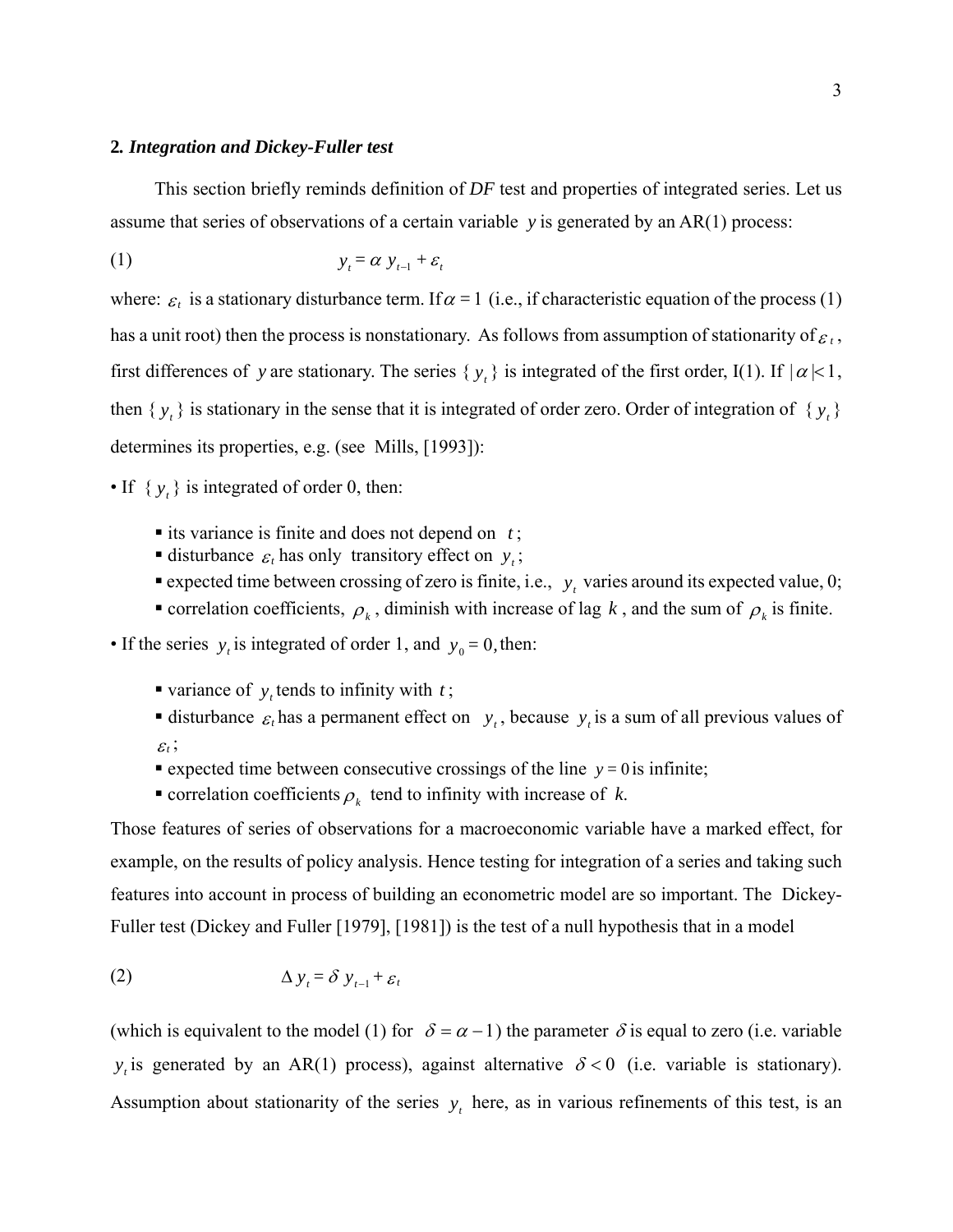alternative hypothesis. The test statistics is computed as  $t = \hat{\delta} / \hat{\sigma}_{\delta}$ , that is in the way similar to the t-ratio for parameter of a lagged variable, but it has different probability density function.

If computed value exceeds a critical value at chosen significance level, then the null hypothesis about presence of unit root in a series cannot be rejected. If computed value is smaller than the critical value, then we reject null in favour of stationarity of the  $y_t$  series. As a right-hand side of (2) contains lagged  $y_t$ , in general disturbance terms are correlated; the augmented DF test takes care of this correlation by including on the right-hand side of (2) lagged values of differences of  $y_t$ .

It is also possible to include a constant:

$$
y_t = \alpha_0 + \alpha_1 \ y_{t-1} + \varepsilon_t
$$

– when a series  $\{y_t\}$  is stationary around mean, or a linear trend:

$$
y_t = \alpha_0 + \xi t + \alpha y_{t-1} + \varepsilon_t
$$

– then for  $|\alpha| < 1$  the series  $\{y_t\}$  is stationary around linear trend. For  $\alpha = 1$ , the process  $y_t$  contains a unit root and is non-stationary.

### **3.** *The Kwiatkowski, Phillips, Schmidt and Shin test*

The alternative test introduced in 1992 by Kwiatkowski, Phillips, Schmidt and Shin, and called henceforth the KPSS test, has a null of stationarity of a series around either mean or a linear trend; and the alternative assumes that a series is non-stationary due to presence of a unit root. In this respect it is innovative in comparison with earlier Dickey-Fuller test, or Perron type tests, in which null hypothesis assumes presence of a unit root.

 In the *KPSS* model, series of observations is represented as a sum of three components: deterministic trend, a random walk, and a stationary error term. The model has the following form:

(3) 
$$
y_t = \xi t + r_t + \varepsilon_t
$$

$$
r_t = r_{t-1} + u_t
$$

where  $y_t$ ,  $t = 1, 2, \dots, T$  denotes series of observations of variable of interest,  $t$  – deterministic trend,  $r_t$  – random walk process,  $\varepsilon_t$  – error term of the first equation, by assumption is stationary,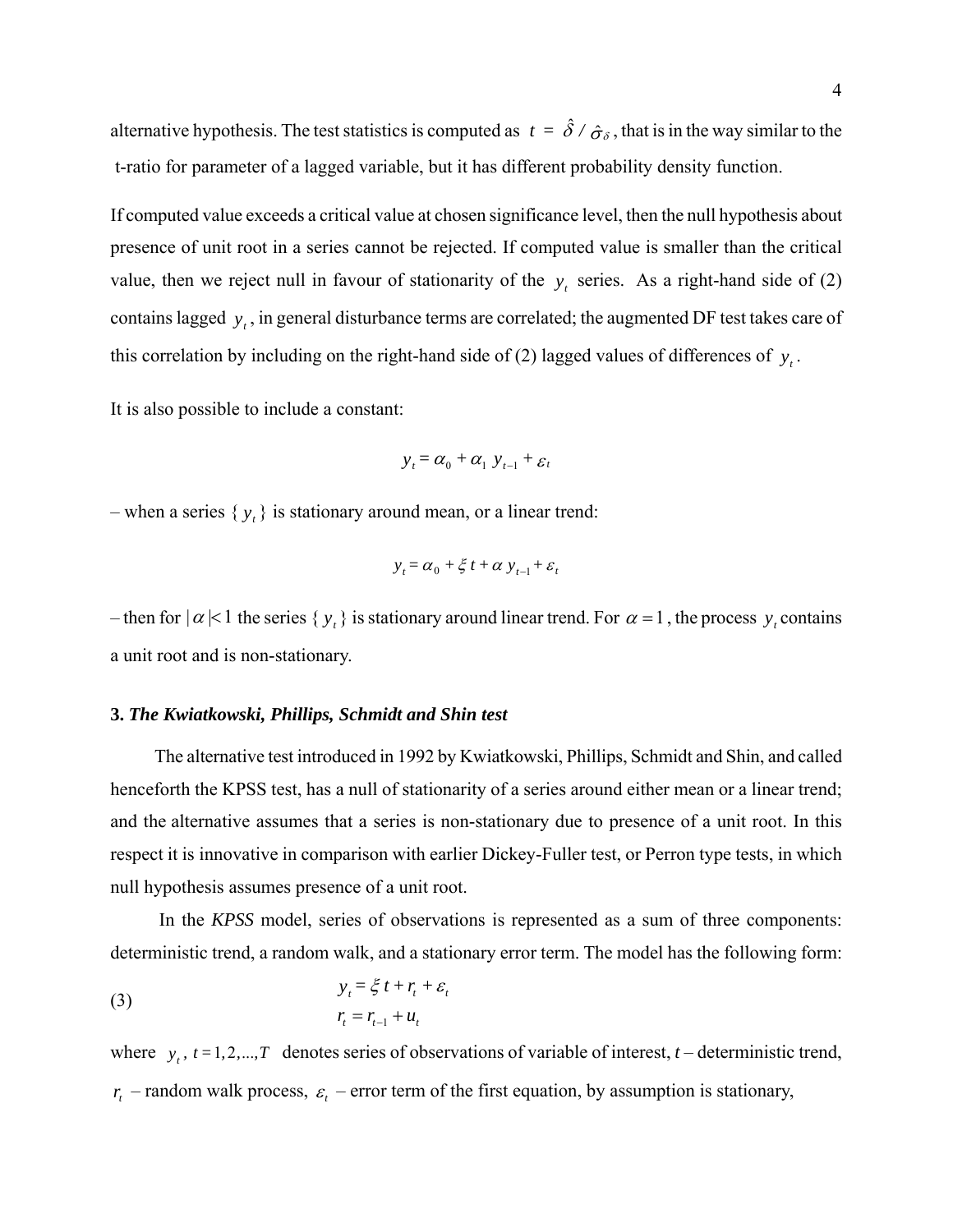$u_t$ , denotes an error term of second equation, and by assumption is a series of identically distributed independent random variables of expected value equal to zero and constant variation  $\hat{\sigma}_u^2$ . By assumption, an initial value  $r_0$  of the second equation in (3) is a constant; and it corresponds to an intercept.

The null hypothesis of stationarity is equivalent to the assumption that the variance  $\sigma_u^2$  of the random walk process  $r_t$  in equation (3), equals zero. In case when  $\xi = 0$ , the null means that  $y_t$  is stationary around  $r_0$ . If  $\xi \neq 0$ , then the null means that  $y_t$  is stationary around a linear trend. If the variance  $\sigma_u^2$  is greater than zero, then  $y_t$  is non-stationary (as sum of a trend and random walk), due to presence of a unit root.

Subtracting  $y_t$  from both sides of the first equation in equation (3) we obtain:

$$
\Delta y_t = \xi + u_t + \Delta \varepsilon_t = \xi + w_t
$$

where  $w_t$ , due to assumption that  $\varepsilon_t$ , and  $u_t$ , are independently identically distributed random variables, is generated by an autoregressive process AR(1) (see Kwiatkowski *et al*. [1992]):  $w_t = v_t + \theta v_{t-1}$ . Hence the KPSS model may be expressed in the following form:

$$
y_t = \xi + \beta y_{t-1} + w_t,
$$
  

$$
w_t = v_t + \theta v_{t-1}, \ \beta = 1
$$

This equation expresses an interesting relationship between KPSS test and DF test, as DF test checks  $\beta = 1$  on assumption that  $\theta = 0$ ; where  $\theta$  is a nuisance parameter. Kwiatkowski *et al.* assume that  $\beta$  is a nuisance parameter, and test whether  $\theta = -1$ , assuming that  $\beta = 0$ . They introduce oneside Lagrange Multiplier test of null hypothesis  $\sigma_u^2 = 0$  with assumption that  $u_t$  have a normal distribution and  $\varepsilon$  are identically distributed independent random variables with zero expected value and a constant variance  $\sigma_{\epsilon}^2$ .

The KPSS test statistics is defined in a following way.

### **A.** For testing a null of stationarity around a linear trend versus alternative of presence of a unit root:

Let  $e_t$ ,  $t = 1, 2, 3, \dots, T$  denote estimated errors from a regression of  $y_t$  on a constant and time. Let  $\hat{\sigma}_i^2$  denote estimate of variance, equal to a sum of error squares divided by number of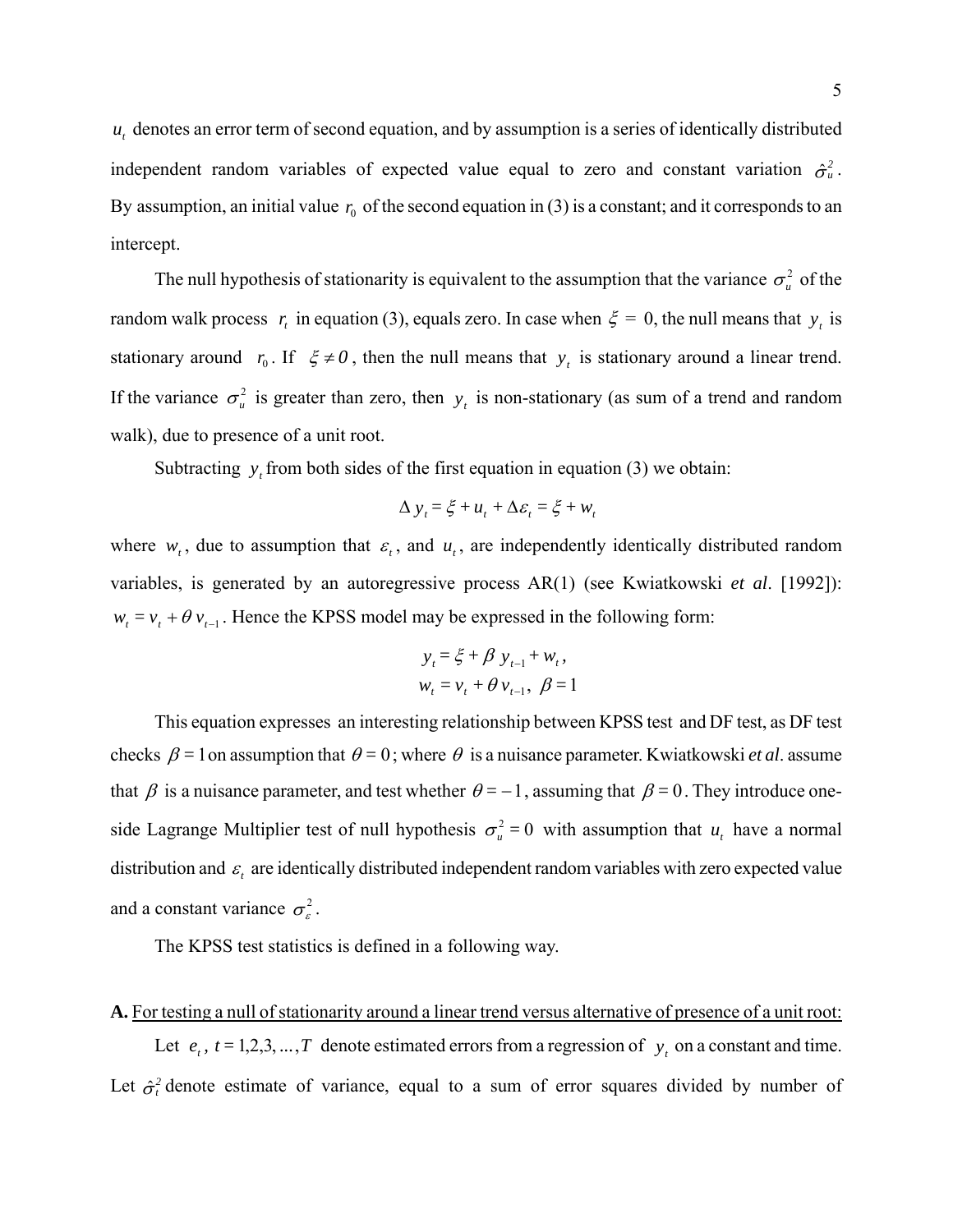observations *T.* The partial sums of errors are computed as:

$$
S_t = \sum_{i=1}^t e_i, \text{ for } t = 1, 2, \dots, T.
$$

 $\sim$  600  $\sim$  600  $\sim$  600  $\sim$  600  $\sim$  600  $\sim$  600  $\sim$  600  $\sim$  600  $\sim$  600  $\sim$  600  $\sim$  600  $\sim$  600  $\sim$  600  $\sim$  600  $\sim$  600  $\sim$  600  $\sim$  600  $\sim$  600  $\sim$  600  $\sim$  600  $\sim$  600  $\sim$  600  $\sim$  600  $\sim$  600  $\sim$ 

The LM test statistic is defined as:

$$
\text{(4)} \quad \text{LM} = \sum_{t=1}^{T} S_t^2 / \sigma_{\varepsilon}^2
$$

**B.** For testing a null hypothesis of stationarity around mean, versus alternative of presence of a unit <u>root:</u> The estimated errors  $e_t$  are computed as residuals of regression of  $y_t$  on a constant (i.e.  $e_t = y_t - \overline{y}$ , the rest of definitions are unchanged.

Inference of asymptotic properties of the statistic is based on assumption that  $\varepsilon_t$  have certain regularity properties defined by Phillips and Perron (1988, p. 336). The long-run variance is defined as:

$$
\sigma^2 = \lim T^{-1} E[S_T^2]
$$

The long-run variance appears in equations defining asymptotic distribution of a test statistic. The consistent estimate of the long-run variance is given by a formula (see Kwiatkowski *et al.*, [1992]:

(6) 
$$
s^{2}(k) = T^{-1} \sum_{t=1}^{T} e_{t}^{2} + 2T^{-1} \sum_{j=1}^{k} w(j,k) \sum_{t=s+1}^{T} e_{t} e_{t-1}
$$

where  $w(j,k)$  denote weights, depending on a choice of spectral window. The authors use the Bartlett window, i.e.  $w(j,k) = 1 - \frac{j}{k+1}$ , which ensures that  $s^2(k)$  is non-negative. They argue that for quarterly data lag  $k = 8$  is the best choice (if  $k < 8$ , size of test is distorted, if  $k > 8$ , power decreases, see Kwiatkowski *et al*. [1992]). The KPSS test statistic is computed as a ratio of sum of squared partial sums, and estimate of long-term variance, i.e. :

$$
\hat{\eta} = T^{-2} \sum S_t^2 / s^2(k)
$$

Symbols  $\hat{\eta}_{\mu}$  and  $\hat{\eta}_{\tau}$  denote respectively the KPSS statistic for testing stationarity around mean and around a trend.

Asymptotic distribution of the KPSS test statistic is non-standard, it converges to a Brownian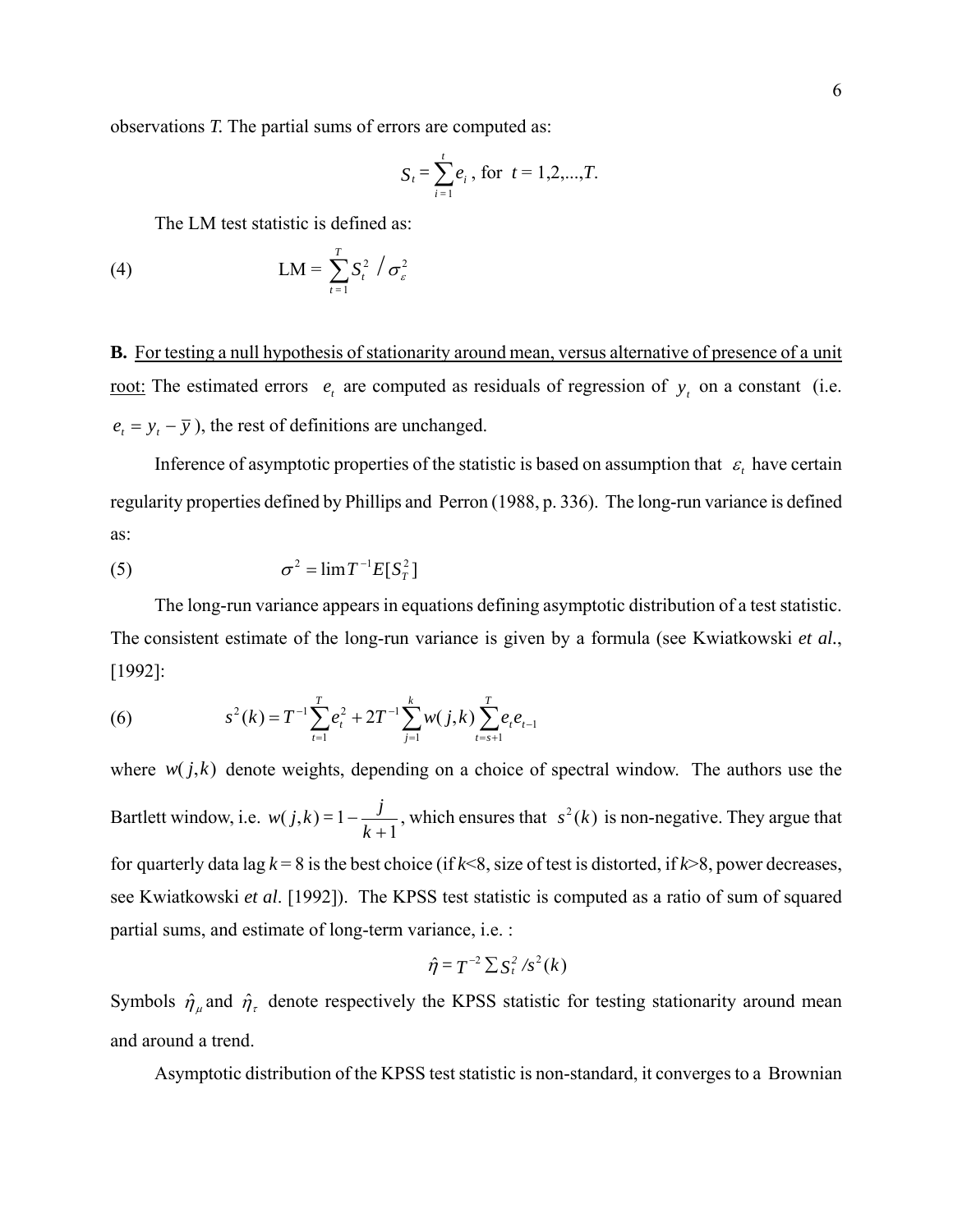bridges of higher order (see Kwiatkowski *et al.* 1992, p. 161). The  $\hat{\eta}_{\mu}$  statistic for testing stationarity around mean converges to:

$$
\hat{\eta}_{\mu} \rightarrow \int_{0}^{1} V(r)^{2} dr
$$

where  $V(r) = W(r) - r W(l)$  denotes a standard Brownian bridge, defined for a standard Wiener process  $W(r)$ , and  $\rightarrow$  is weak convergence of probability measures.

The KPSS test statistic  $\hat{\eta}_\tau$  for stationarity around trend, i.e. for  $\xi \neq 0$ , weakly converges to a second order Brownian bridge,  $V_2(r)$ , defined as

$$
V_2(r)_2 = W(r) + (2r - 3r^2)W(1) + (-6r + 6r^2) \int_0^1 W(s) ds
$$

(See Kwiatkowski *et al.* [1992]).

The statistic weakly converges to a limit

$$
\hat{\eta}_r \rightarrow \int_0^l V_2(r)^2 dr
$$

The KPSS test is performed in a following way: We test null hypothesis about stationarity around trend, or around mean, against alternative of nonstationarity of a series due to presence of a unit root. We compute value of a test statistic,  $\hat{\eta}_{\mu}$  o r  $\hat{\eta}_{\tau}$ , respectively. If computed value is greater than critical value, the null hypothesis of stationarity is rejected at given level of significance.

### **4.** *Critical values of the KPSS test*

In the original Kwiatkowski *et al*. (1992) paper the results of Monte Carlo simulation concerning size and power of the KPSS test and asymptotic properties of the test statistics were obtain with use of equations (9) and (10), which means that the critical values given there are asymptotic. Hence the need of computing critical values for finite sample size.

In what follows I present results of Monte Carlo experiment aimed at computation of critical values for the KPSS test, based on definition (8).

I have used procedure in GAUSS written by David Rapach (address: *http:// netec.mcc.ac.uk/ ~adnetec/CodEc/ GaussAtAmericanU/GAUSSIDX/HTML*).

Data generating process used for simulation corresponds to the model (5) and (6). Number of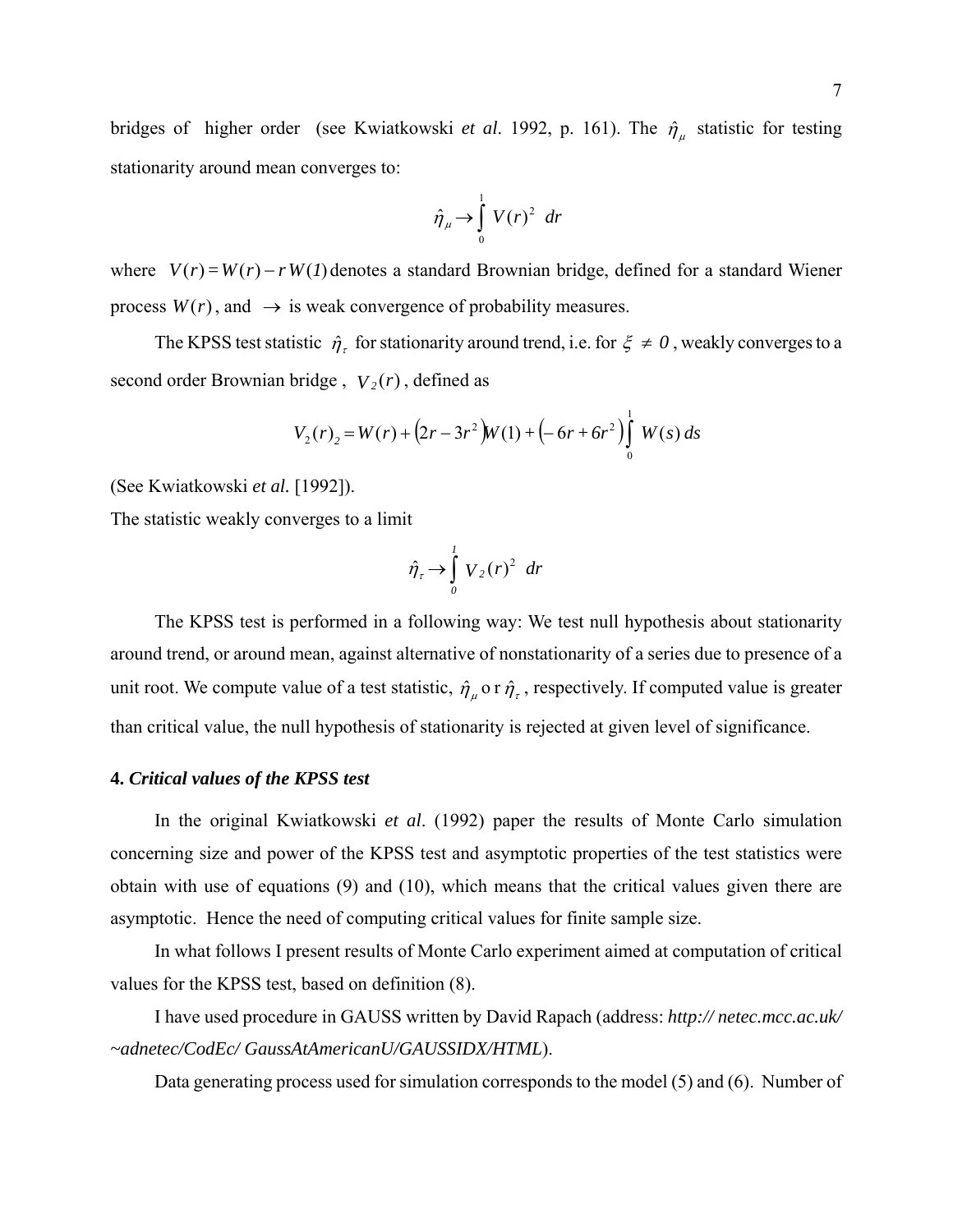lags equals 8. The model has the following form:

$$
y_t = \xi \ t + r_0 + \varepsilon_t
$$

and two versions: for  $\xi = 0$  model has a constant only, and for  $\xi \neq 0$  – constant and a linear trend.

The test statistic was computed for *k*=8 as:

$$
LM = \sum_{t=1}^{T} S_t^2 / s^2(8)
$$

where:

$$
s^{2}(8) = T^{-1} \sum_{t=1}^{T} e_{t}^{2} + 2 T^{-1} \sum_{j=1}^{8} w(j,8) \sum_{t=s+1}^{T} e_{t} e_{t-j}.
$$

Sample size was set at 15, 20, 25, 30, 40, 50 60, 70, 80, 90 and 100.

Number of replication equals 50000. The computed critical values of the KPSS test statistic are given in Table 1.

#### **5.** *Empirical power of the KPSS test*

Assumptions of a simulation experiment aimed at checking power of the KPSS test were the following. Sample size was set at T=15,20, 25,30, 40, 50, 60, 70, 80, 90 and 100, number of replications was equal to 10000. Data generating process containing a random walk with *non-zero variance* of the error term corresponds to the alternative of the KPSS test, ie., non-stationarity of a series due to presence of a unit root. The error term *variance equal to zero* corresponds to a null hypothesis of stationarity. Earlier experiments have shown that particular value of variance, as long as it was non-zero, had little effect on the results. I assume here that variance takes three values: 0 (as a benchmark), 0.5, 1.0 and 1.5.

Hence data generating process has the following form:

$$
y_t = \xi \ t + r_t + \varepsilon_t
$$

$$
r_t = r_{t-1} + u_t
$$

where disturbances  $\varepsilon$ , were generated as independent identically distributed variables with normal standard distribution, and  $u_t$  – as independent identically distributed random variables with normal distribution. Disturbances of these two equations were mutually independent.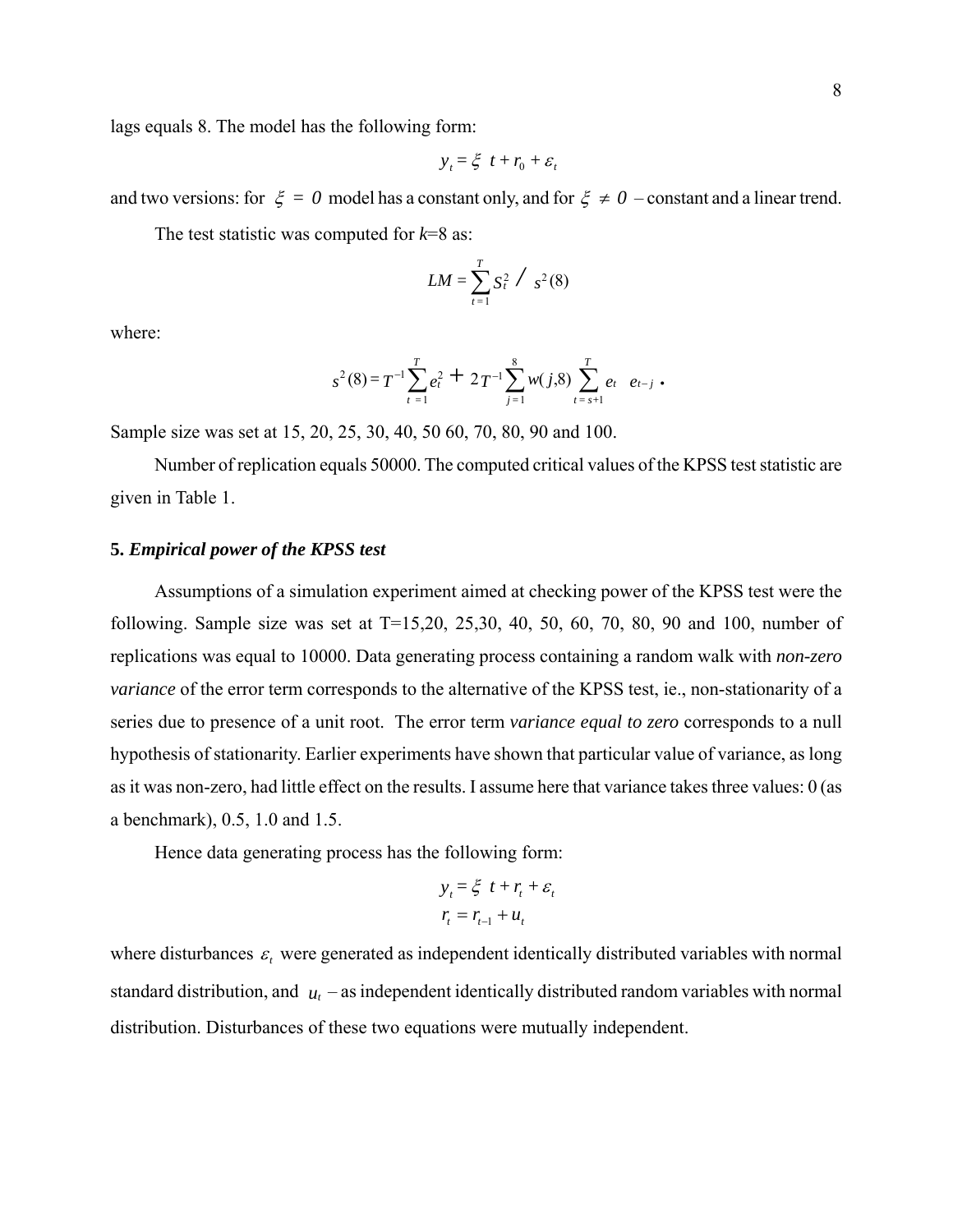The experiment has been performed for two versions of the DGP: with linear trend and without linear trend. In former case ξ *=* 0.1, in latter case ξ *=*0 . Computed test statistic were compared with the critical values. The results are shown in Table 2.

Table 3 shows the results of checking whether the value of  $\hat{\sigma}_u^2$  chosen in simulation has an effect on the empirical power of the KPSS test. The regression was run of a percentage of rejection on two variables:  $\hat{\sigma}_u^2 = \{0.0, 0.1, 0.2, ..., 1.4\}$  and  $\alpha \in \{0.95, 0.90, 0.50, 0.10\}$ . The choice of  $\hat{\sigma}_u^2$  does not influence the empirical power of the test for a model with a linear trend. The evidence for model without trend is mixed.

Table 4 presents results of computation of the empirical power of the KPSS test for 25, 30, 40, 50, … 90, 100 observations. In the DGP the variance takes the values: 0 (as a benchmark; this corresponds to a null of stationarity); 0.1, 0.2, … 1.4.

#### **6.** *Example: comparison of the DF and KPSS tests for several macroeconomic time series*

In paper written by Dickey *et al.* (1991), reprinted in extended form in book by Rao (1995), the authors show results concerning integration and cointegration of several macroeconomic variables. The data set has been reprinted in the Rao book, it consists of quarterly observations, starting in first quarter of 1953, ending in last quarter of 1988, i.e. covers 36 years – and 144 observations.As usual, testing of integration was an introductory step leading to estimation of cointegration relationship. It was performed with use od the Dickey-Fuller test with three augmentations.

I have repeated the testing for integration using DF test, and applied the KPSS test to the same data, with use of GAUSS 3.2.14 computing package.

The results for the DF test are given in Table 4. They are in perfect agreement with original results of Dickey (1991): the null hypothesis of presence of a unit root cannot be rejected.

My results for the KPSS test are given in Table 4. The symbol # means that computed value of the KPSS test statistic is greater than critical value for 100 observations.

### **A. Test of stationarity around mean**:

For all variables computed KPSS test statistic was greater than the critical value. Hence the null of stationarity around mean is rejected.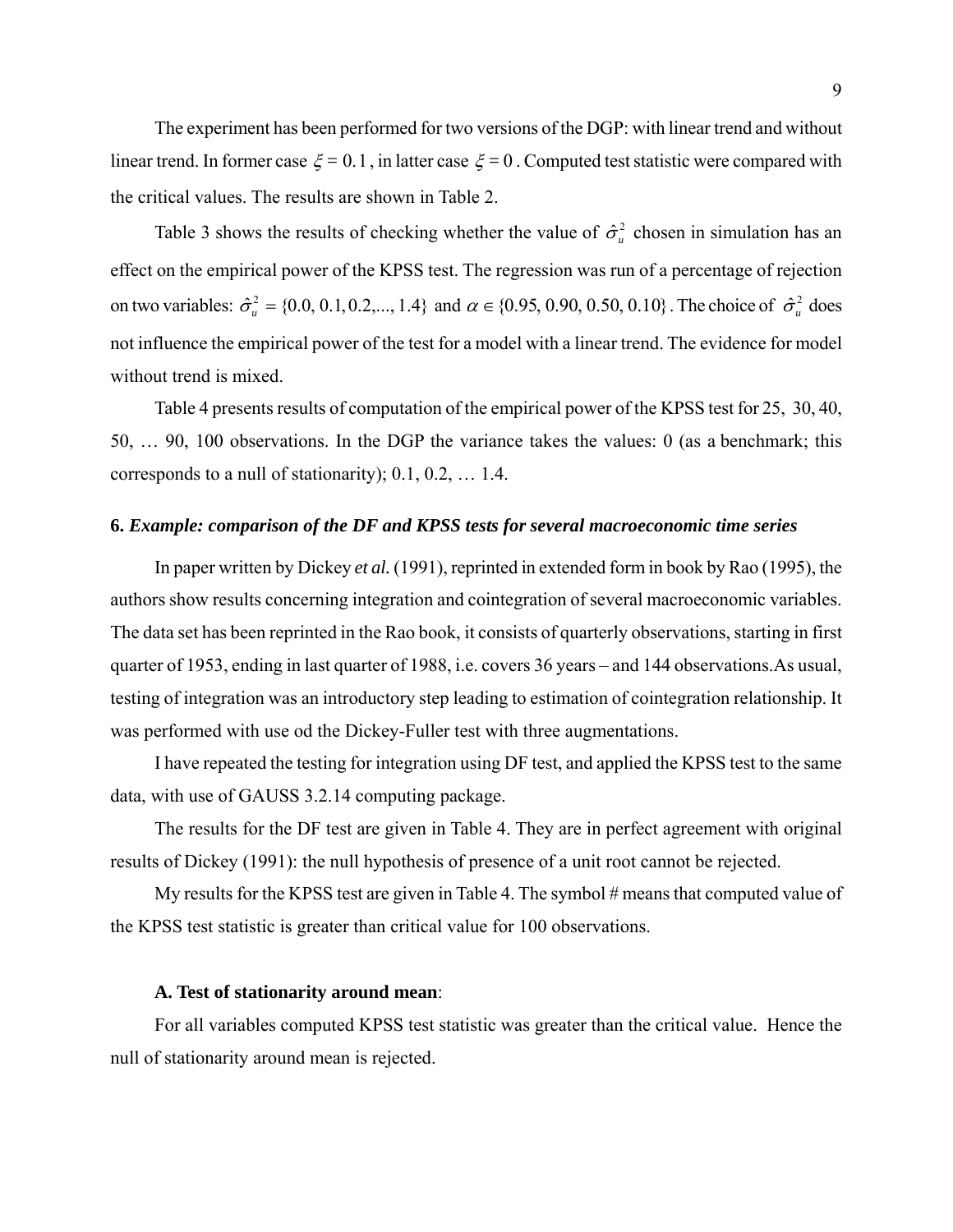### **B. Test of stationarity around a linear trend**:

Only for real money category M1/P and rates of return from 10 Year Government bonds the null of stationarity around a trend cannot be rejected. For all other variables this hypothesis is rejected.

We can conclude that both the DF test and the KPSS test give similar results:

- all variables can be modelled with use of AR model with trend, and
- for money and rate of return from bonds coefficient of autoregression was smaller than 1;
- all other variables have a unit root.

#### **7.** *Summary*

My analysis concerning the KPSS test confirms earlier results of Kwiatkowski *et al*. (1992) and later results of Amano (1992). The test, due to its form and to the way of formulating null and alternative hypotheses, should be used jointly with unit root test, e.g. the DF or augmented DF test. Comparison of results of the KPSS test with those of unit root test improve quality of inference (see Amano, 1992). Testing both unit root hypothesis and the stationarity hypothesis helps to distinguish the series which appear to be stationary, from those which have a unit root, and those, for which the information contained in the data is not sufficient to confirm whether series is stationary or nonstationary due to presence of a unit root.

#### **References**

Amano, R.A., S. van Norden (1992): Unit-Root Test and the Burden of Proof, file ewp-em/9502005 in*: http://econwpa.wustl.edu/econ-wp/em/papers/9502/ 9502005.pdf* .

Dickey D.A., Dennis W. Jansen, Daniel L. Thornton (1991): A Primer on Cointegration with an Application to Money and Income, *Federal Reserve Bank of St. Louis*, 58-78, reprinted in Rao (1995).

Dickey, D.A. W.A. Fuller ( 1979): Distribution of the Estimators for Autoregressive Time Series with a Unit Root, *Journal of the American Statistical Association,* 74, pp. 427-31.

Dickey, D.A. W.A. Fuller (1981): Likelihood Ratio Statistics for Autoregressive Time Series with a Unit Root, *Econometrica*, 49, pp. 1057-72.

Diebold, F. X., G. D. Rudebusch (1991): On the Power of Dickey-Fuller Tests Against Fractional Alternatives,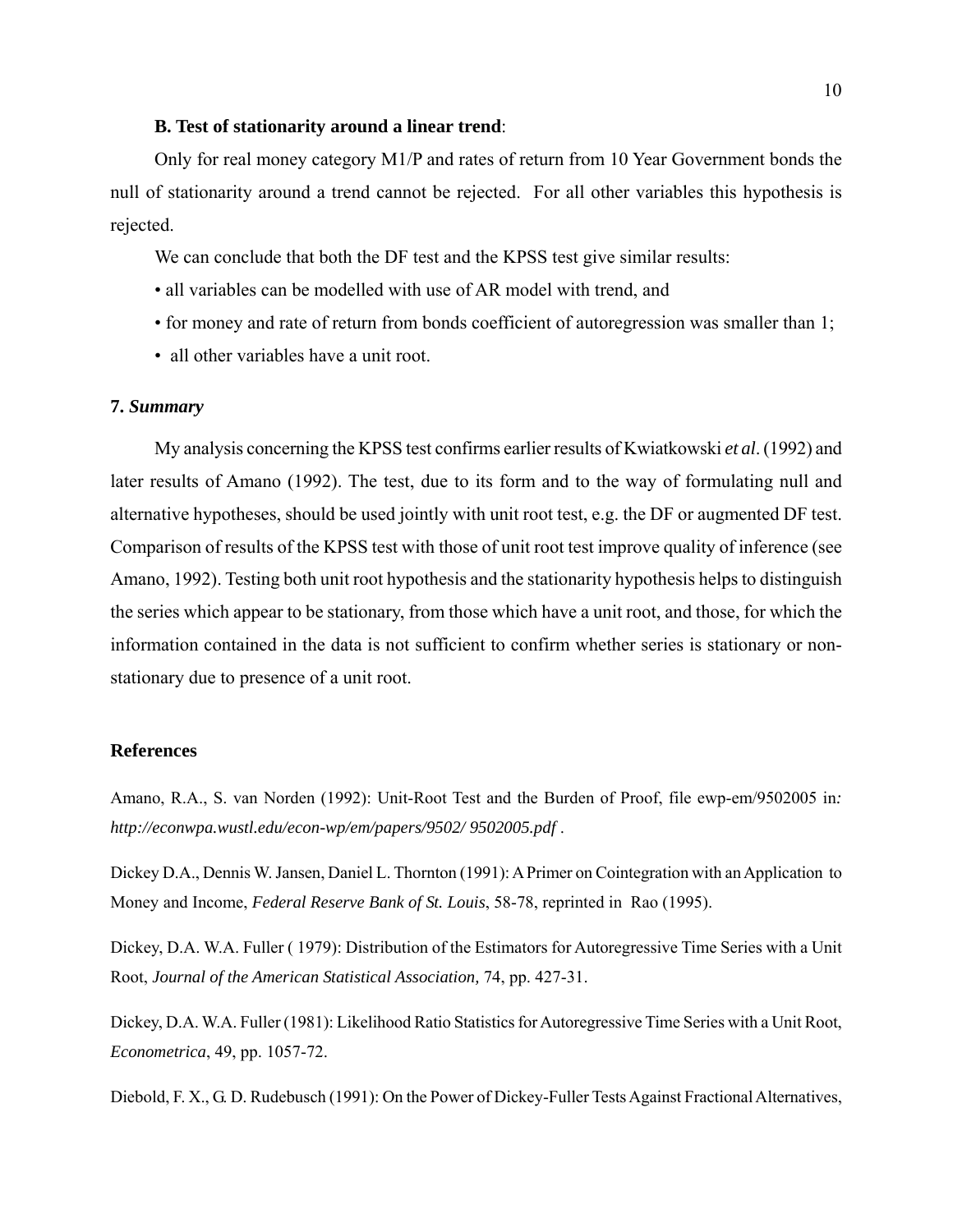*Economic Letters*, 35, pp. 155-160.

Kwiatkowski, D., P.C.B. Phillips, P. Schmidt, Y. Shin (1992): Testing the Null Hypothesis of Stationarity against the Alternative of a Unit Root, *Journal of Econometrics*, 54, pp. 159-178, North-Holland.

MacNeill, I. (1978): Properties of Sequences of Partial Sums of Polynomial Regression Residuals with Applications to tests for Change of Regression at Unknown Times, *Annals of Statistics*, 6, pp. 422-433.

Mills, T.C., (1993): *The Econometric Modelling of Financial Time Series*, Cambridge University Press, Cambridge.

Nabeya, S., K. Tanaka (1988): Asymptotic Theory of a Test for the Constancy of Regression Coefficients against the Random Walk Alternative, *Annals of Statistics*, 16, pp. 218-235.

Phillips, P.C.B., P. Perron (1988): Testing for a Unit Root in Time Series Regression, *Biometrika*, 75, pp. 335- 346.

Rao, B. Bhaskara (1995): *Cointegration for the Applied Economist*, Macmillan, London.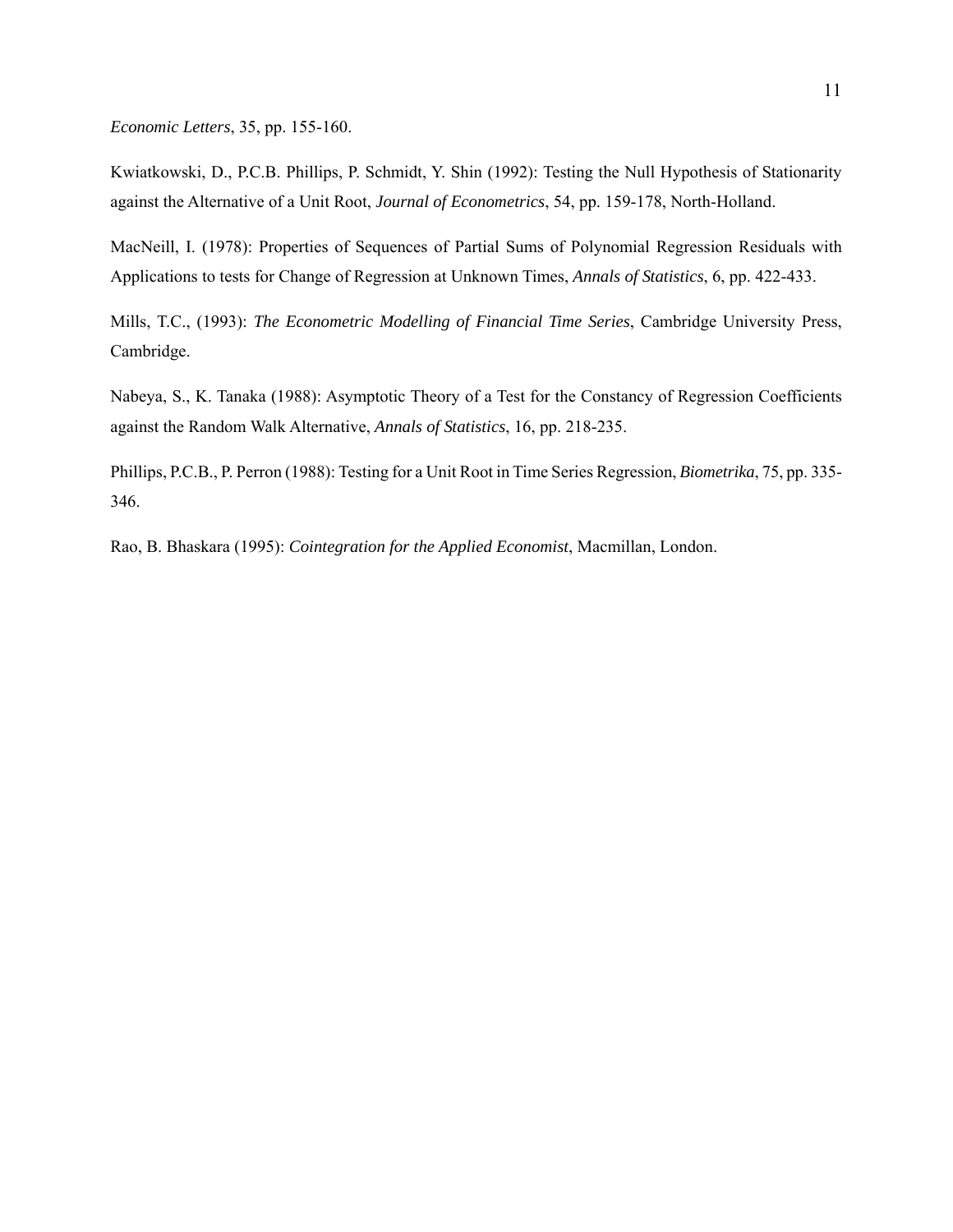| Sample size $= 15$ |            |              |
|--------------------|------------|--------------|
| $\alpha$           | Without    | Linear trend |
|                    | trend      |              |
| 0.990              | 0.48313288 | 0.41433477   |
| 0.975              | 0.45183890 | 0.38740080   |
| 0.950              | 0.42608752 | 0.36435597   |
| 0.900              | 0.39875209 | 0.34151076   |
| 0.500              | 0.31307493 | 0.27000041   |
| 0.100              | 0.24775830 | 0.22441514   |
| 0.050              | 0 23429514 | 0.21764786   |
| 0.025              | 0.22542106 | 0.21314635   |
| 0.010              | 0 21814408 | 0.20935949   |

## **TABLE 1. Critical values of the KPSS test statistics, for 50000 replications**

# Sample size  $= 20$

| $\alpha$ | Without    | Linear trend |
|----------|------------|--------------|
|          | trend      |              |
| 0.990    | 0.42612535 | 0.32710900   |
| 0.975    | 0.40672348 | 0.30130862   |
| 0.950    | 0.38874144 | 0.27736290   |
| 0.900    | 0.36425871 | 0.25185147   |
| 0.500    | 0.25352270 | 0.18687704   |
| 0.100    | 0.17868235 | 0.16048566   |
| 0.050    | 0.16906971 | 0.15720065   |
| 0.025    | 0.13643788 | 0.15498356   |
| 0.010    | 0.15862807 | 0.15314154   |

| $\alpha$ | Without    | Linear trend |
|----------|------------|--------------|
|          | trend      |              |
| 0.990    | 0.42646756 | 0.25070640   |
| 0.975    | 0.40531466 | 0.22643507   |
| 0.950    | 0.38197871 | 0.20925595   |
| 0.900    | 0.35089080 | 0.19228778   |
| 0.500    | 0.21829452 | 0.15145480   |
| 0.100    | 0.14634008 | 0.12768145   |
| 0.050    | 0.13698973 | 0.12327038   |
| 0.025    | 0.13060574 | 0.12031411   |
| 0.010    | 0.12464071 | 0.11733054   |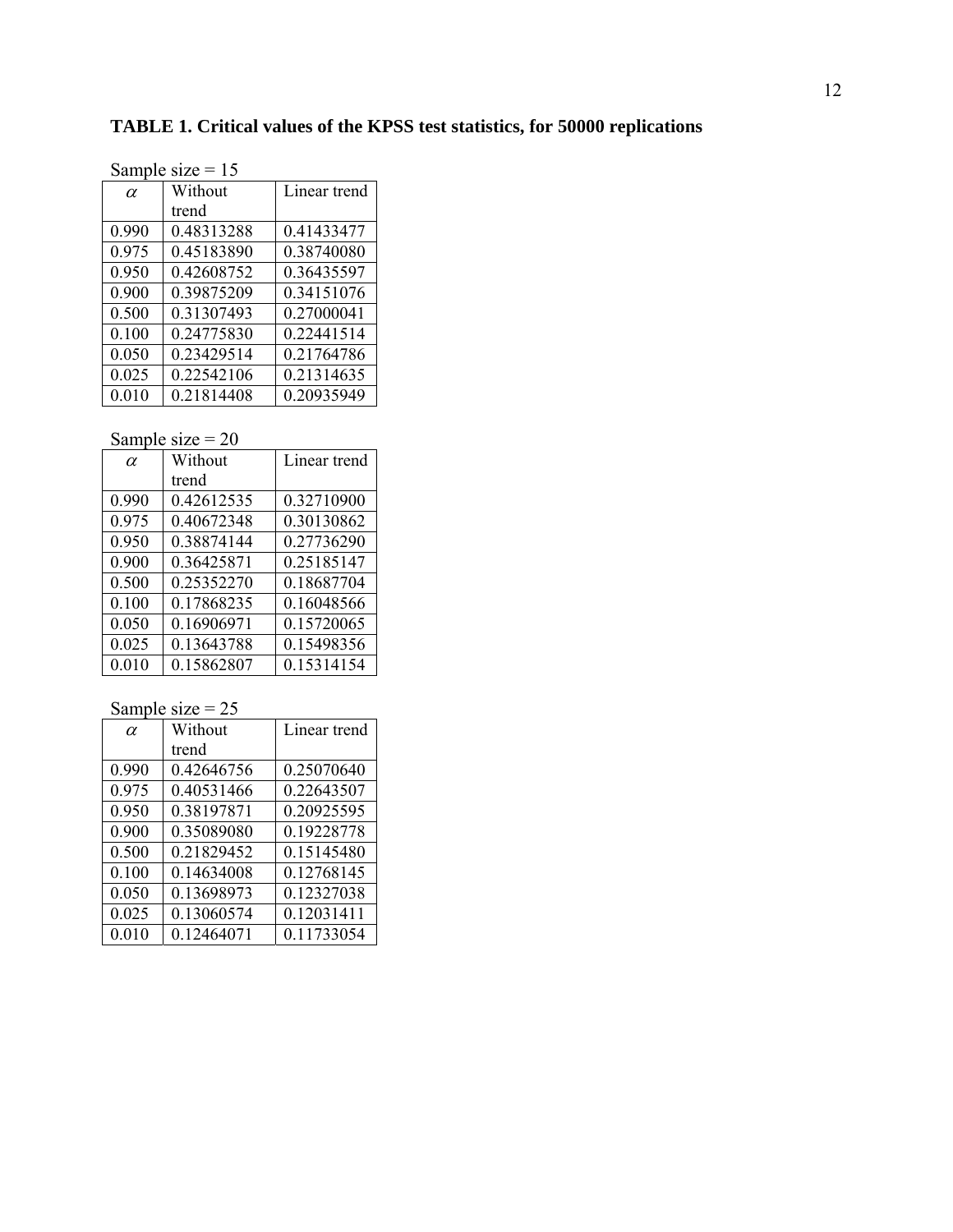Sample size  $= 30$ 

| $\alpha$ | Without    | Linear trend |
|----------|------------|--------------|
|          | trend      |              |
| 0.990    | 0.44132930 | 0.200256350  |
| 0.975    | 0.41341759 | 0.182619190  |
| 0.950    | 0.38597981 | 0.170824210  |
| 0.900    | 0.34684355 | 0.159814950  |
| 0.500    | 0.19372352 | 0.130842290  |
| 0.100    | 0.12651386 | 0.107294630  |
| 0.050    | 0.11659583 | 0.102870090  |
| 0.025    | 0.10982029 | 0.099837474  |
| 0.010    | 0.10324302 | 0.096860084  |

# Sample size  $= 40$

| $\alpha$ | Without     | Linear trend |  |
|----------|-------------|--------------|--|
|          | trend       |              |  |
| 0.990    | 0.475156690 | 0.160712240  |  |
| 0.975    | 0.433981310 | 0.153045430  |  |
| 0.950    | 0.395416130 | 0.145912950  |  |
| 0.900    | 0.344645180 | 0.137426680  |  |
| 0.500    | 0.169521970 | 0.105376760  |  |
| 0.100    | 0.102161600 | 0.084344769  |  |
| 0.050    | 0.093148798 | 0.079845616  |  |
| 0.025    | 0.086988805 | 0.076609429  |  |
| 0.010    | 0.081393647 | 0.073462161  |  |

| $\alpha$ | Without     | Linear trend |  |
|----------|-------------|--------------|--|
|          | trend       |              |  |
| 0.990    | 0.502280620 | 0.159601370  |  |
| 0.975    | 0.452679270 | 0.149952080  |  |
| 0.950    | 0.404525140 | 0.140362660  |  |
| 0.900    | 0.342136350 | 0.129087330  |  |
| 0.500    | 0.156169680 | 0.091700908  |  |
| 0.100    | 0.088497158 | 0.070397237  |  |
| 0.050    | 0.079463830 | 0.066548551  |  |
| 0.025    | 0.073762159 | 0.063667488  |  |
| 0.010    | 0.068490918 | 0.060947315  |  |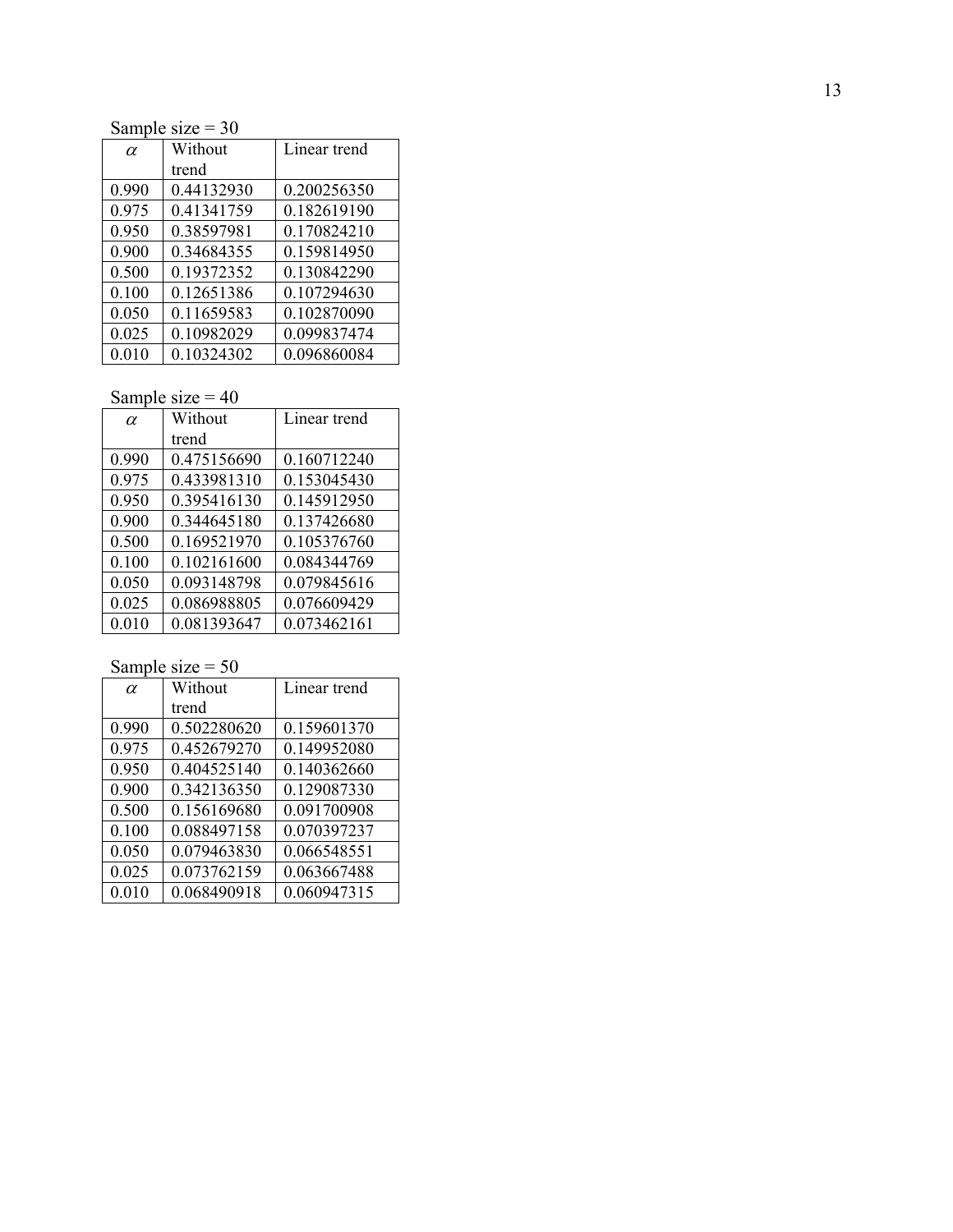Sample size  $= 60$ 

| $\alpha$ | Without     | Linear trend |
|----------|-------------|--------------|
|          | trend       |              |
| 0.990    | 0.528078950 | 0.162823760  |
| 0.975    | 0.468351880 | 0.150524540  |
| 0.950    | 0.412710640 | 0.139364470  |
| 0.900    | 0.345339490 | 0.125373750  |
| 0.500    | 0.150605630 | 0.083937329  |
| 0.100    | 0.080174225 | 0.062058256  |
| 0.050    | 0.071325513 | 0.058300785  |
| 0.025    | 0.065485408 | 0.055667655  |
| 0.010    | 0.060465037 | 0.052867329  |

Sample size  $= 70$ 

| $\alpha$ | Without     | Linear trend |
|----------|-------------|--------------|
|          | trend       |              |
| 0.990    | 0.549813740 | 0.165854940  |
| 0.975    | 0.480306630 | 0.151748190  |
| 0.950    | 0.417688110 | 0.138643110  |
| 0.900    | 0.344672600 | 0.123379830  |
| 0.500    | 0.144216790 | 0.078741199  |
| 0.100    | 0.074349269 | 0.056075523  |
| 0.050    | 0.065356429 | 0.052371944  |
| 0.025    | 0.059376144 | 0.049654444  |
| 0.010    | 0.054097437 | 0.046988381  |

| $\alpha$ | Without     | Linear trend |
|----------|-------------|--------------|
|          | trend       |              |
| 0.990    | 0.569931730 | 0.171982270  |
| 0.975    | 0.493300620 | 0.154278010  |
| 0.950    | 0.424566150 | 0.139022010  |
| 0.900    | 0.346647950 | 0.121706290  |
| 0.500    | 0.141357440 | 0.075160709  |
| 0.100    | 0.069921053 | 0.051766687  |
| 0.050    | 0.060900214 | 0.047949210  |
| 0.025    | 0.054953008 | 0.045218561  |
| 0.010    | 0.049560220 | 0.042535417  |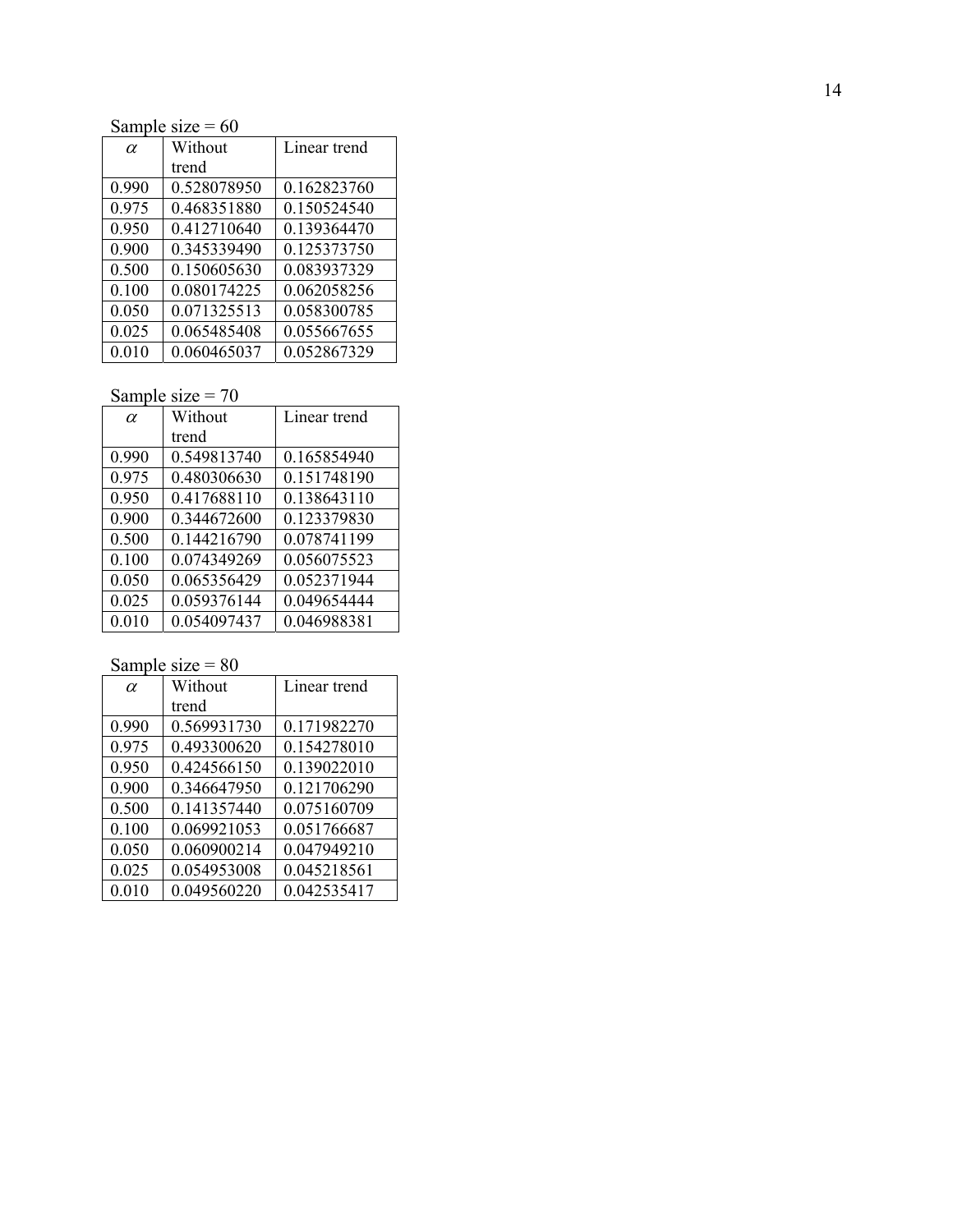Sample size  $= 90$ 

| $\alpha$ | Without     | Linear trend |
|----------|-------------|--------------|
|          | trend       |              |
| 0.990    | 0.587101070 | 0.175304920  |
| 0.975    | 0.505673320 | 0.156321150  |
| 0.950    | 0.429490220 | 0.139885170  |
| 0.900    | 0.344908300 | 0.121399040  |
| 0.500    | 0.139052120 | 0.072447229  |
| 0.100    | 0.067168859 | 0.048548798  |
| 0.050    | 0.057816010 | 0.044612097  |
| 0.025    | 0.051877068 | 0.041908084  |
| 0.010    | 0.046780441 | 0.039386823  |

| $\alpha$ | Without     | Linear trend |
|----------|-------------|--------------|
|          | trend       |              |
| 0.990    | 0.594603380 | 0.177754650  |
| 0.975    | 0.510372830 | 0.157183470  |
| 0.950    | 0.431164860 | 0.139652320  |
| 0.900    | 0.343732070 | 0.120403750  |
| 0.500    | 0.135927460 | 0.070300302  |
| 0.100    | 0.064217752 | 0.045987879  |
| 0.050    | 0.055225906 | 0.042096564  |
| 0.025    | 0.049190208 | 0.039409235  |
| 0.010    | 0.043797820 | 0.036908227  |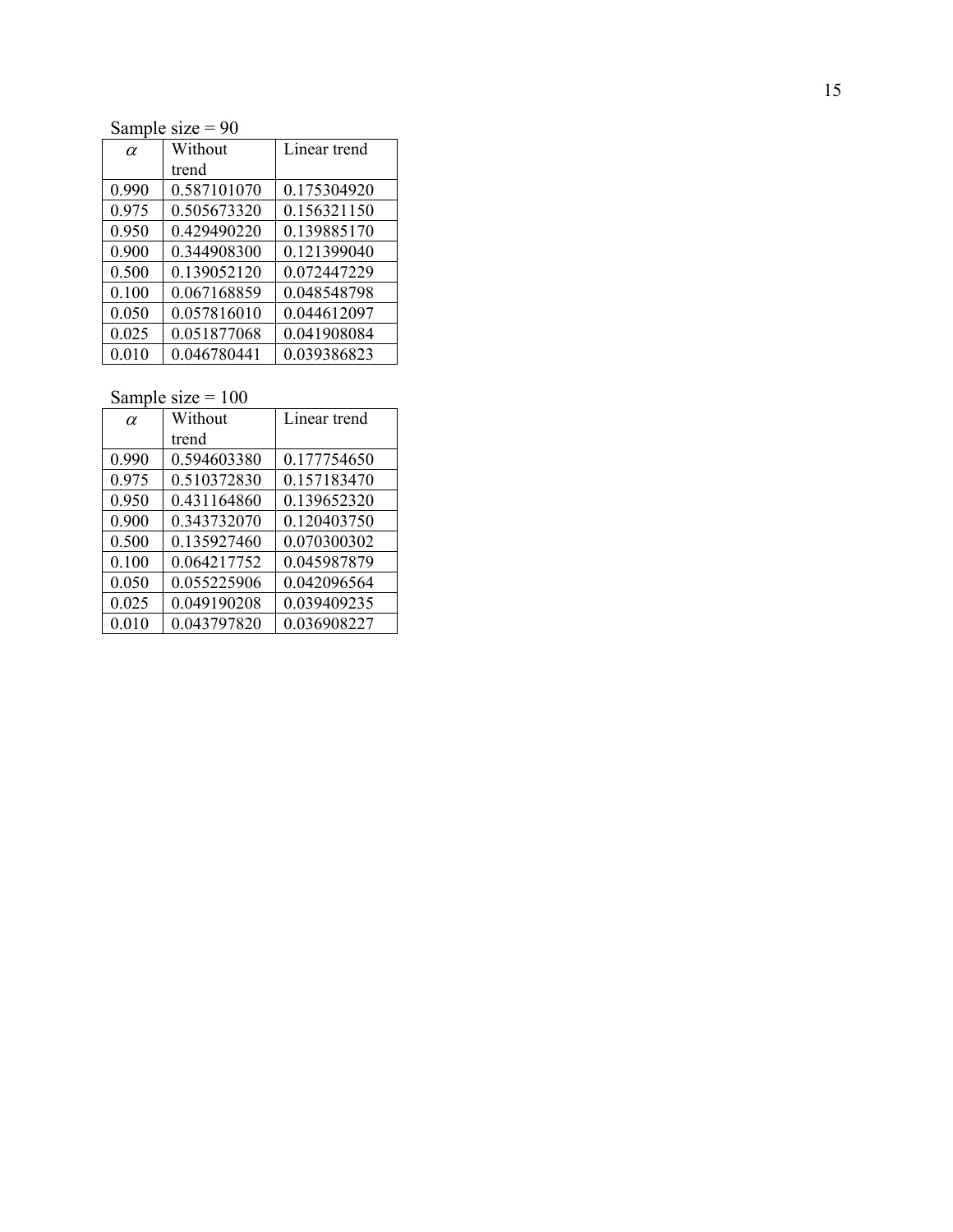# **Table 2. The empirical power of the KPSS test**

#### **A. Results for model without trend.**

The tested null hypothesis is of level stationarity.

| Sample size $= 80$ |  |
|--------------------|--|
|                    |  |

| Variance | Significance level |         |         |         |         |         |  |
|----------|--------------------|---------|---------|---------|---------|---------|--|
|          | 0.99               | 0.95    | 0.90    | 0.10    | 0.05    | 0.01    |  |
| 0.0      | 0.00850            | 0.04900 | 0.09710 | 0.89570 | 0.94740 | 0.99050 |  |
| 0.1      | 0.01090            | 0.05100 | 0.09890 | 0.90010 | 0.94900 | 0.98890 |  |
| 0.2      | 0.01060            | 0.05440 | 0.10530 | 0.90410 | 0.95200 | 0.99030 |  |
| 0.3      | 0.00980            | 0.04710 | 0.09900 | 0.89800 | 0.95000 | 0.99040 |  |
| 0.4      | 0.01030            | 0.04760 | 0.09980 | 0.90220 | 0.95170 | 0.99000 |  |
| 0.5      | 0.01090            | 0.05050 | 0.10010 | 0.89960 | 0.95000 | 0.99000 |  |
| 0.6      | 0.01050            | 0.04970 | 0.09770 | 0.89900 | 0.95060 | 0.99230 |  |
| 0.7      | 0.01050            | 0.04930 | 0.09810 | 0.89900 | 0.94560 | 0.98940 |  |
| 0.8      | 0.01200            | 0.04970 | 0.09630 | 0.90280 | 0.95020 | 0.99050 |  |
| 0.9      | 0.00930            | 0.04780 | 0.09750 | 0.90510 | 0.95080 | 0.99030 |  |
| 1.0      | 0.08700            | 0.04820 | 0.09800 | 0.89690 | 0.94880 | 0.99140 |  |
| 1.1      | 0.00780            | 0.04850 | 0.09910 | 0.90380 | 0.95290 | 0.99100 |  |
| 1.2      | 0.00890            | 0.04690 | 0.09680 | 0.90190 | 0.95220 | 0.99000 |  |
| 1.3      | 0.00960            | 0.04610 | 0.09500 | 0.89630 | 0.94850 | 0.99210 |  |
| 1.4      | 0.01130            | 0.04860 | 0.09580 | 0.89610 | 0.94700 | 0.98940 |  |

| Variance | Significance level |         |         |         |         |         |  |
|----------|--------------------|---------|---------|---------|---------|---------|--|
|          | 0.99               | 0.95    | 0.90    | 0.10    | 0.05    | 0.01    |  |
| 0.0      | 0.00890            | 0.05060 | 0.10100 | 0.89820 | 0.94910 | 0.98850 |  |
| 0.1      | 0.00910            | 0.04920 | 0.10110 | 0.89980 | 0.94960 | 0.99070 |  |
| 0.2      | 0.01200            | 0.04730 | 0.09770 | 0.90270 | 0.95180 | 0.99130 |  |
| 0.3      | 0.01100            | 0.05180 | 0.09800 | 0.90460 | 0.95370 | 0.99020 |  |
| 0.4      | 0.01090            | 0.05110 | 0.10230 | 0.89470 | 0.94580 | 0.98940 |  |
| 0.5      | 0.00960            | 0.04760 | 0.09890 | 0.89760 | 0.95130 | 0.99080 |  |
| 0.6      | 0.00960            | 0.04740 | 0.09800 | 0.90050 | 0.95370 | 0.99160 |  |
| 0.7      | 0.01020            | 0.04770 | 0.10340 | 0.89730 | 0.94860 | 0.98930 |  |
| 0.8      | 0.00990            | 0.04930 | 0.09940 | 0.90080 | 0.94760 | 0.98880 |  |
| 0.9      | 0.00970            | 0.04650 | 0.09830 | 0.89780 | 0.94720 | 0.98840 |  |
| 1.0      | 0.00850            | 0.04580 | 0.09850 | 0.89650 | 0.94760 | 0.99100 |  |
| 1.1      | 0.00910            | 0.04660 | 0.09860 | 0.89680 | 0.94840 | 0.98910 |  |
| 1.2      | 0.01100            | 0.04830 | 0.10180 | 0.90040 | 0.95150 | 0.99090 |  |
| 1.3      | 0.01090            | 0.04760 | 0.09450 | 0.89830 | 0.94660 | 0.98830 |  |
| 1.4      | 0.00730            | 0.04690 | 0.09910 | 0.89640 | 0.94940 | 0.98900 |  |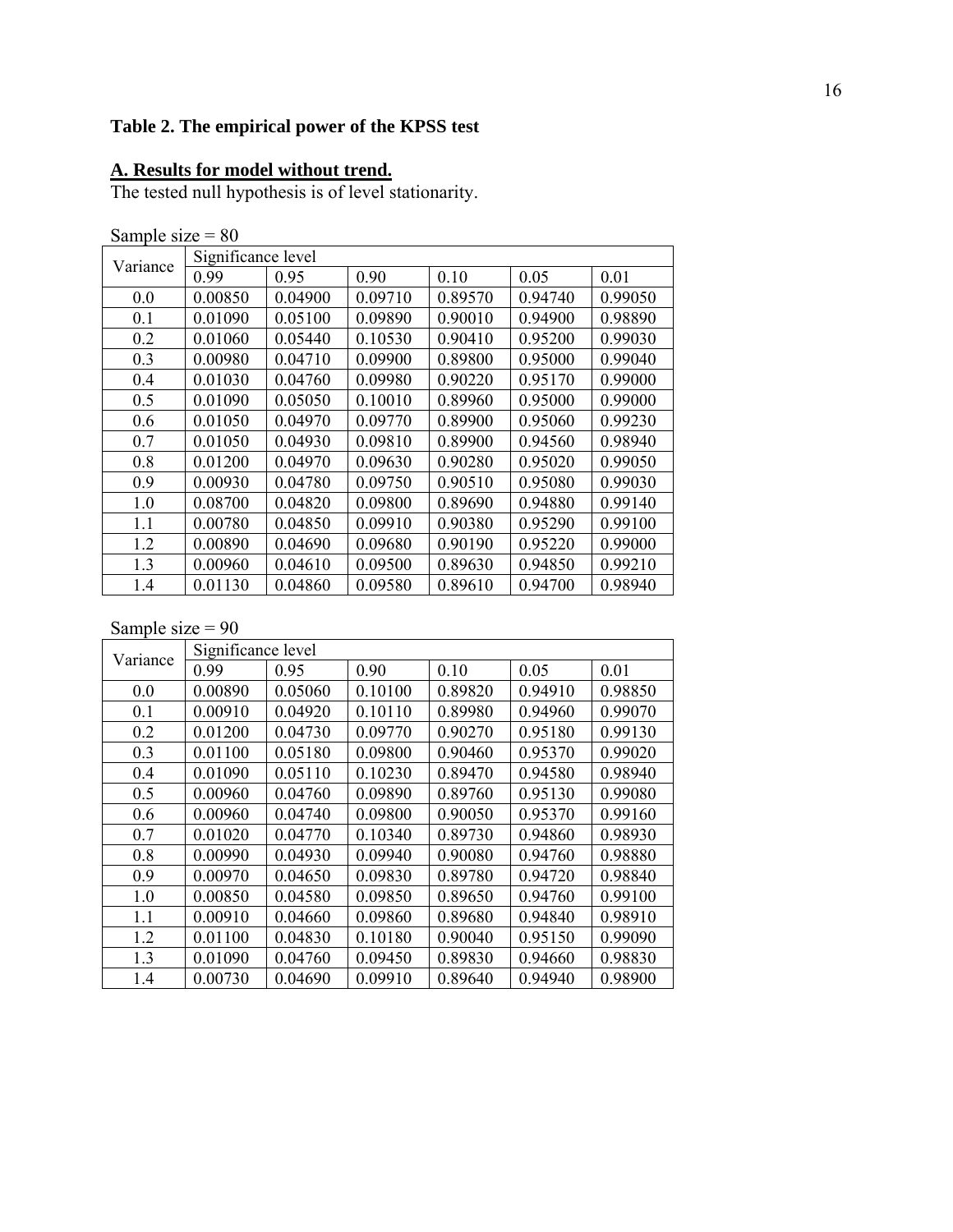| Sample size $= 100$ |                    |         |         |          |         |         |
|---------------------|--------------------|---------|---------|----------|---------|---------|
| Variance            | Significance level |         |         |          |         |         |
|                     | 0.99               | 0.95    | 0.90    | 0.10     | 0.05    | 0.01    |
| 0.0                 | 0.00960            | 0.04880 | 0.10480 | 0.90180  | 0.95040 | 0.99160 |
| 0.1                 | 0.01050            | 0.04890 | 0.09820 | 0.90420  | 0.95170 | 0.99020 |
| 0.2                 | 0.00950            | 0.05190 | 0.10550 | 0.89960  | 0.94860 | 0.99040 |
| 0.3                 | 0.01260            | 0.05310 | 0.10560 | 0.90580  | 0.95360 | 0.99060 |
| 0.4                 | 0.01060            | 0.05310 | 0.10170 | 0.90810  | 0.95380 | 0.99250 |
| 0.5                 | 0.00940            | 0.05000 | 0.09970 | 0.89960  | 0.94960 | 0.99100 |
| 0.6                 | 0.01030            | 0.04760 | 0.10010 | 0.90620  | 0.95080 | 0.99120 |
| 0.7                 | 0.00850            | 0.08600 | 0.09990 | 0.899930 | 0.94840 | 0.99020 |
| 0.8                 | 0.01020            | 0.04780 | 0.09950 | 089340   | 0.94730 | 0.99040 |
| 0.9                 | 0.01170            | 0.04980 | 0.10120 | 090150   | 0.95240 | 0.98930 |
| 1.0                 | 0.00900            | 0.04530 | 0.09410 | 0.90330  | 0.95260 | 0.99120 |
| 1.1                 | 0.01010            | 0.05000 | 0.10160 | 0.89680  | 0.94880 | 0.98970 |
| 1.2                 | 0.00990            | 0.04860 | 0.09520 | 0.90170  | 0.94810 | 0.98870 |
| 1.3                 | 0.00950            | 0.04970 | 0.09970 | 0.89060  | 0.94560 | 0.99040 |
| 1.4                 | 0.01130            | 0.05220 | 0.10060 | 0.90070  | 0.94830 | 0.99000 |

#### **B. Results for model with linear trend.**

The tested null hypothesis is of stationarity around linear trend

| Sample size $= 80$ |  |
|--------------------|--|
|                    |  |

| Variance | Significance level |         |         |         |         |         |
|----------|--------------------|---------|---------|---------|---------|---------|
|          | 0.99               | 0.95    | 0.90    | 0.10    | 0.05    | 0.01    |
| 0.0      | 0.01020            | 0.04790 | 0.09780 | 0.89440 | 0.94720 | 0.99040 |
| 0.1      | 0.00890            | 0.05220 | 0.10610 | 0.89910 | 0.94910 | 0.99080 |
| 0.2      | 0.01000            | 0.04930 | 0.09960 | 0.90100 | 0.95150 | 0.99030 |
| 0.3      | 0.0960             | 0.04800 | 0.09710 | 0.90220 | 0.95310 | 0.98990 |
| 0.4      | 0.01130            | 0.05260 | 0.09940 | 0.90330 | 0.94910 | 0.98860 |
| 0.5      | 0.00990            | 0.5050  | 0.10160 | 0.90340 | 0.95260 | 0.99050 |
| 0.6      | 0.00930            | 0.05100 | 0.10310 | 0.89920 | 0.94920 | 0.99030 |
| 0.7      | 0.01120            | 0.05240 | 0.10010 | 0.89430 | 0.94680 | 0.98810 |
| 0.8      | 0.00850            | 0.04800 | 0.09970 | 0.89930 | 0.94980 | 0.99180 |
| 0.9      | 0.01090            | 0.05190 | 0.10340 | 0.89910 | 0.94700 | 0.99120 |
| 1.0      | 0.00940            | 0.04940 | 0.09720 | 0.90050 | 0.95170 | 0.99020 |
| 1.1      | 0.00960            | 0.05350 | 0.10340 | 0.90190 | 0.95070 | 0.98920 |
| 1.2      | 0.00960            | 0.05070 | 0.10390 | 0.89810 | 0.94970 | 0.98970 |
| 1.3      | 0.00830            | 0.04810 | 0.09490 | 0.90000 | 0.95260 | 0.99040 |
| 1.4      | 0.00860            | 0.04860 | 0.09730 | 0.89830 | 0.94790 | 0.99070 |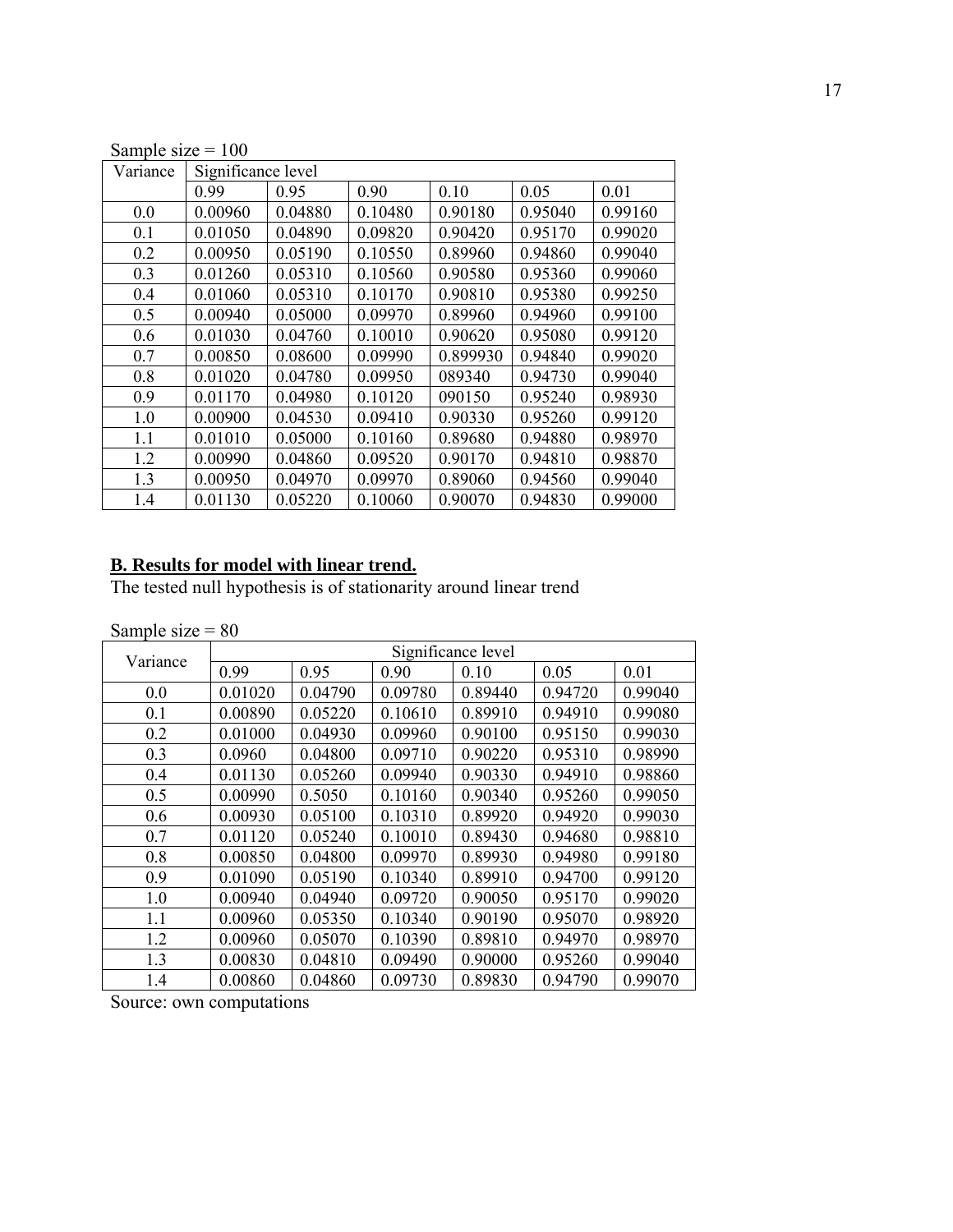| Sample size $= 90$ |  |
|--------------------|--|

| Variance | Significance level |         |         |         |         |         |
|----------|--------------------|---------|---------|---------|---------|---------|
|          | 0.99               | 0.95    | 0.90    | 0.10    | 0.05    | 0.01    |
| 0.0      | 0.00910            | 0.04930 | 0.09630 | 0.90010 | 0.95180 | 0.99080 |
| 0.1      | 0.00940            | 0.05090 | 0.09800 | 0.89990 | 0.95210 | 0.99020 |
| 0.2      | 0.00850            | 0.05020 | 0.09980 | 0.89390 | 0.94740 | 0.98890 |
| 0.3      | 0.00870            | 0.04720 | 0.09700 | 0.89960 | 0.94960 | 0.98960 |
| 0.4      | 0.00860            | 0.04740 | 0.09980 | 0.90020 | 0.95240 | 0.99030 |
| 0.5      | 0.01020            | 0.05020 | 0.10280 | 0.89870 | 0.94940 | 0.98880 |
| 0.6      | 0.00940            | 0.04640 | 0.09770 | 0.89910 | 0.95180 | 0.99040 |
| 0.7      | 0.00920            | 0.05030 | 0.10120 | 0.90380 | 0.95090 | 0.99000 |
| 0.8      | 0.00920            | 0.05170 | 0.10620 | 0.89830 | 0.95030 | 0.99120 |
| 0.9      | 0.01060            | 0.04790 | 0.09860 | 0.89720 | 0.94430 | 0.98850 |
| 1.0      | 0.00950            | 0.05000 | 0.10070 | 0.89820 | 0.95080 | 0.98950 |
| 1.1      | 0.01060            | 0.04930 | 0.10050 | 0.89940 | 0.94890 | 0.98980 |
| 1.2      | 0.01020            | 0.05210 | 010230  | 0.90090 | 0.94820 | 0.98920 |
| 1.3      | 0.01010            | 0.04470 | 0.09410 | 0.89860 | 0.94850 | 0.98860 |
| 1.4      | 0.00980            | 0.04860 | 0.10040 | 0.90110 | 0.95190 | 0.99090 |

Source: own computations

Sample size =100

| Variance | Significance level |         |         |         |         |         |
|----------|--------------------|---------|---------|---------|---------|---------|
|          | 0.99               | 0.95    | 0.90    | 0.10    | 0.05    | 0.01    |
| 0.0      | 0.00920            | 0.04970 | 0.09870 | 0.89550 | 0.94960 | 0.98960 |
| 0.1      | 0.00880            | 0.04500 | 0.09830 | 0.89470 | 0.94770 | 0.98770 |
| 0.2      | 0.00690            | 0.04890 | 0.09940 | 0.90070 | 0.94990 | 0.98880 |
| 0.3      | 0.00920            | 0.05200 | 0.09970 | 0.90410 | 095130  | 0.99030 |
| 0.4      | 0.00850            | 0.05070 | 0.10360 | 0.89930 | 0.94790 | 0.98730 |
| 0.5      | 0.01000            | 0.04530 | 0.09580 | 0.90140 | 0.94910 | 0.98940 |
| 0.6      | 0.00940            | 0.05180 | 010170  | 0.90060 | 0.94910 | 0.98780 |
| 0.7      | 0.01150            | 0.05170 | 0.09980 | 089440  | 0.94560 | 0.98910 |
| 0.8      | 0.00920            | 0.05250 | 0.10340 | 0.90580 | 0.95070 | 0.98980 |
| 0.9      | 0.01060            | 0.04950 | 0.09730 | 0.89820 | 0.94920 | 0.98860 |
| 1.0      | 0.01250            | 0.05540 | 010640  | 0.90600 | 0.95450 | 0.98960 |
| 1.1      | 0.00870            | 0.04780 | 0.09920 | 0.90200 | 0.95060 | 0.98890 |
| 1.2      | 0.00980            | 0.05130 | 0.09950 | 0.89640 | 0.94650 | 0.98770 |
| 1.3      | 0.01100            | 0.05300 | 0.10000 | 0.89970 | 0.95010 | 0.99040 |
| 1.4      | 0.00980            | 0.05190 | 0.10170 | 090190  | 0.95090 | 0.98960 |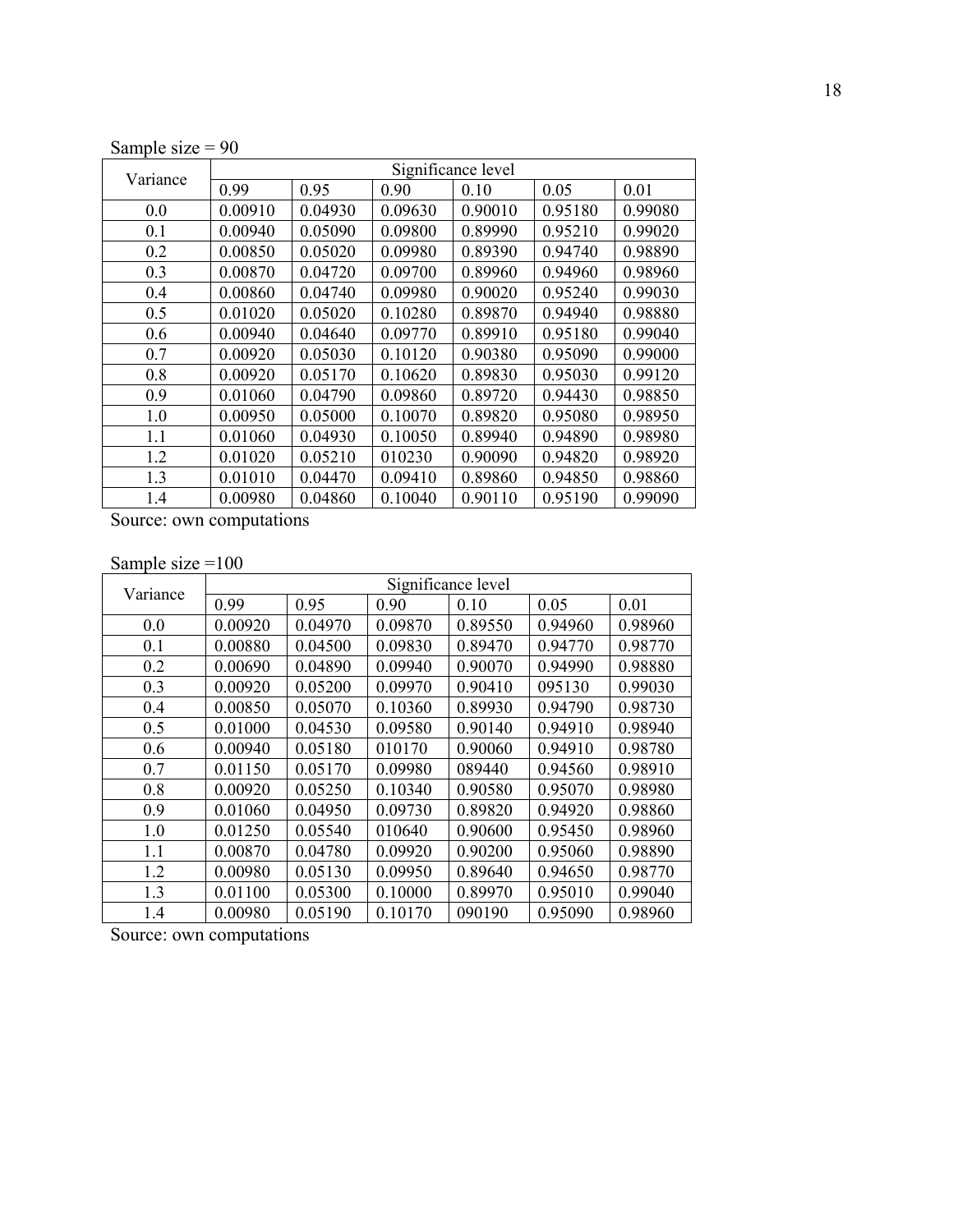# **Table 3. Effect of choice of**  $\hat{\sigma}_u^2$  **value on empirical power of test**

- 1. For a fixed significance level  $\alpha$  of the KPSS test compute its empirical power for different sample sizes and values of  $\hat{\sigma}_u^2$ .
- 2. Run a regression of empirical power on sample size and value of  $\hat{\sigma}_u^2$ .
- 3. Check significance of  $\hat{\sigma}_u^2$  in this regression.

| Model without trend | Sample size 80                                         | Sample size 90 | Sample size 100 |  |  |
|---------------------|--------------------------------------------------------|----------------|-----------------|--|--|
| $\alpha =$          | The value of $\hat{\sigma}_u^2$ in this regression is: |                |                 |  |  |
| 0.99                | Significant                                            | Significant    | Insignificant   |  |  |
| 0.95                | Significant                                            | Significant    | Insignificant   |  |  |
| 0.90                | Significant                                            | Insignificant  | Significant     |  |  |
| 0.10                | Insignificant                                          | Significant    | Significant     |  |  |
| 0.05                | Insignificant                                          | Insignificant  | Significant     |  |  |
| 0.01                | Insignificant                                          | Insignificant  | Significant     |  |  |

Source: own computations

| Model with a linear | 80 observations | 90 observations                                        | 100 observations |
|---------------------|-----------------|--------------------------------------------------------|------------------|
| trend               |                 |                                                        |                  |
| $\alpha =$          |                 | The value of $\hat{\sigma}_u^2$ in this regression is: |                  |
| 0.99                | Insignificant   | Significant                                            | Significant      |
| 0.95                | Insignificant   | Insignificant                                          | Significant      |
| 0.90                | Insignificant   | Insignificant                                          | Insignificant    |
| 0.10                | Insignificant   | Insignificant                                          | Insignificant    |
| 0.05                | Insignificant   | Significant                                            | Insignificant    |
| 0.01                | Insignificant   | Insignificant                                          | Insignificant    |